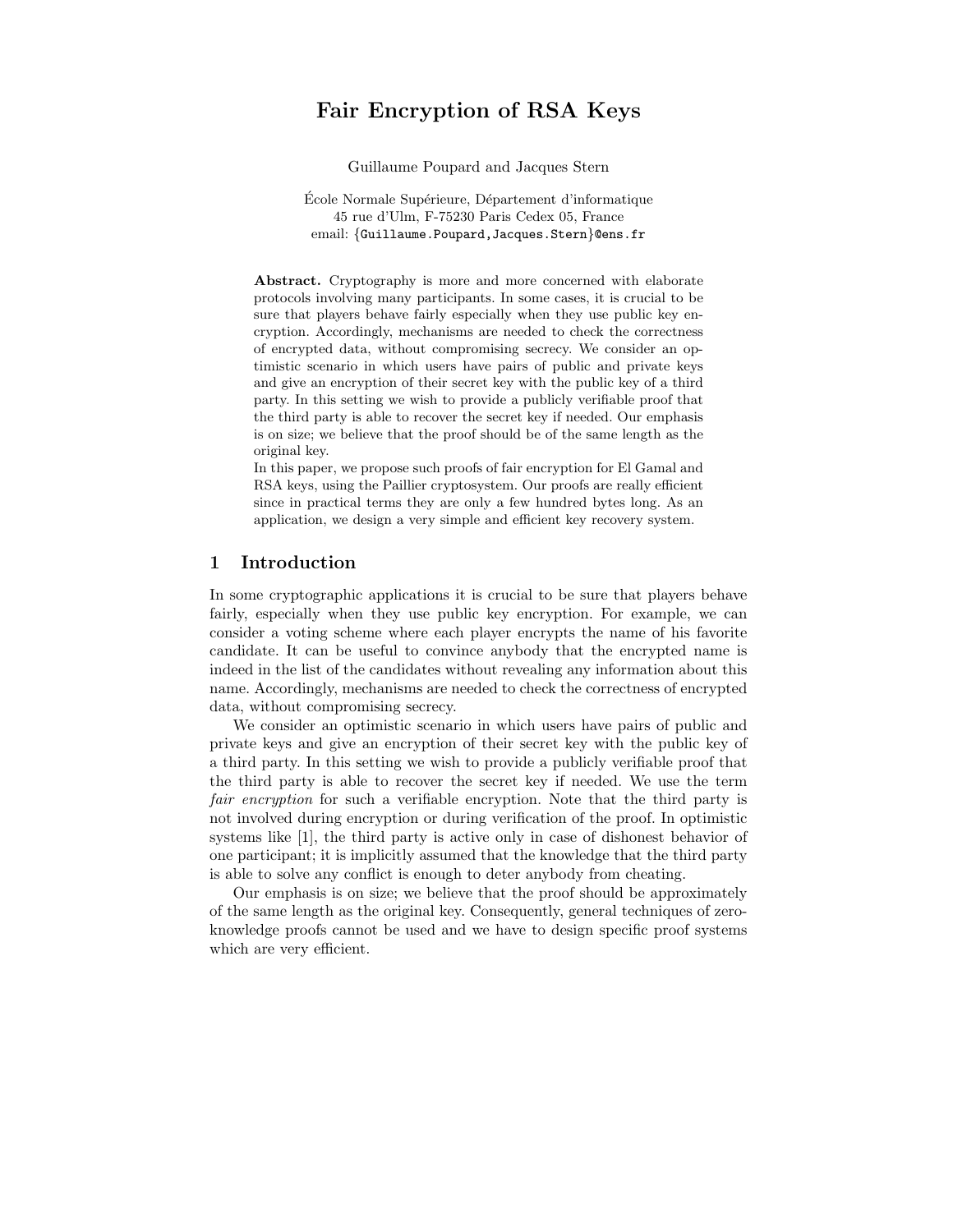#### Previous work.

Publicly verifiable encryption is not a new concept and it has been used in applications like secret sharing or key escrow. In 1998, Young and Yung [29] proposed auto-recoverable auto-certifiable public key cryptosystems based on verifiable encryption of secret keys using double decker exponentiation which makes the proofs efficient but certainly not really practical, in a natural sense that is defined below. Furthermore, this system does not separate the recoverability verification from the ability to certify public keys.<sup>1</sup>

### Efficient vs Practical protocols.

Following the tradition of complexity theory, cryptographers generally consider that a protocol is "efficient" when both its running time and the size of the transmitted data are polynomial in some typical parameters such as the bit length of the integers in use and other security parameters. This approach enables to eliminate non polynomial schemes that are obviously not usable in practice but those which survive cannot necessarily be considered practical. For example we can think about general multi-party computation protocols.

In this paper, we focus on protocols that are efficient but also really practical. As an example, let us consider the Fiat-Shamir identification scheme [10]; if we note k the security parameter and  $|N|_b$  the size of used integers, its time complexity is  $O(k \times |N|_b^2)$  and the communication complexity measuring the size of the exchanged data is  $O(k \times |N|_b)$ . Thus this protocol is efficient but not very practical. As another example, the Schnorr scheme [24] is efficient and even practical since its time complexity is  $O(|N|_b^2)$  and its communication complexity is  $O(k + |N|_b)$ ; the security parameter k may be raised with only a modest increase in size.

Our aim is to design proof systems that are practical at least in terms of communication, i.e. such that the size of the proofs are of the same order than the size of the underlying objects. This is motivated by the scenario that we have in mind since we wish to turn our proofs into non interactive "certificates". In this setting, the optimization of the size of transmitted data is of crucial importance.

#### Our results.

In this paper, we propose proofs of fair encryption for secret keys of any encryption scheme based on the discrete logarithm problem or on the intractability of the factorization, including RSA and its variants. The asymmetric secret keys are encrypted using any homomorphic public key cryptosystem like those of Naccache-Stern [17], Okamoto-Uchiyama [18] or Paillier [19]. In this paper we only focus on the Paillier scheme but we can immediately adapt the protocols in order to use the Okamoto-Uchiyama cryptosystem which onewayness is based on the well studied factorization problem instead of the new one introduced in [19].

More precisely, we give a protocol to prove that a ciphertext enables a third party to recover the El Gamal secret key related to a public one. Such a proof is very short and the workload of the third party during recovery is very small. We

 $1$  Those results have been recently improved in [30]. See also [27].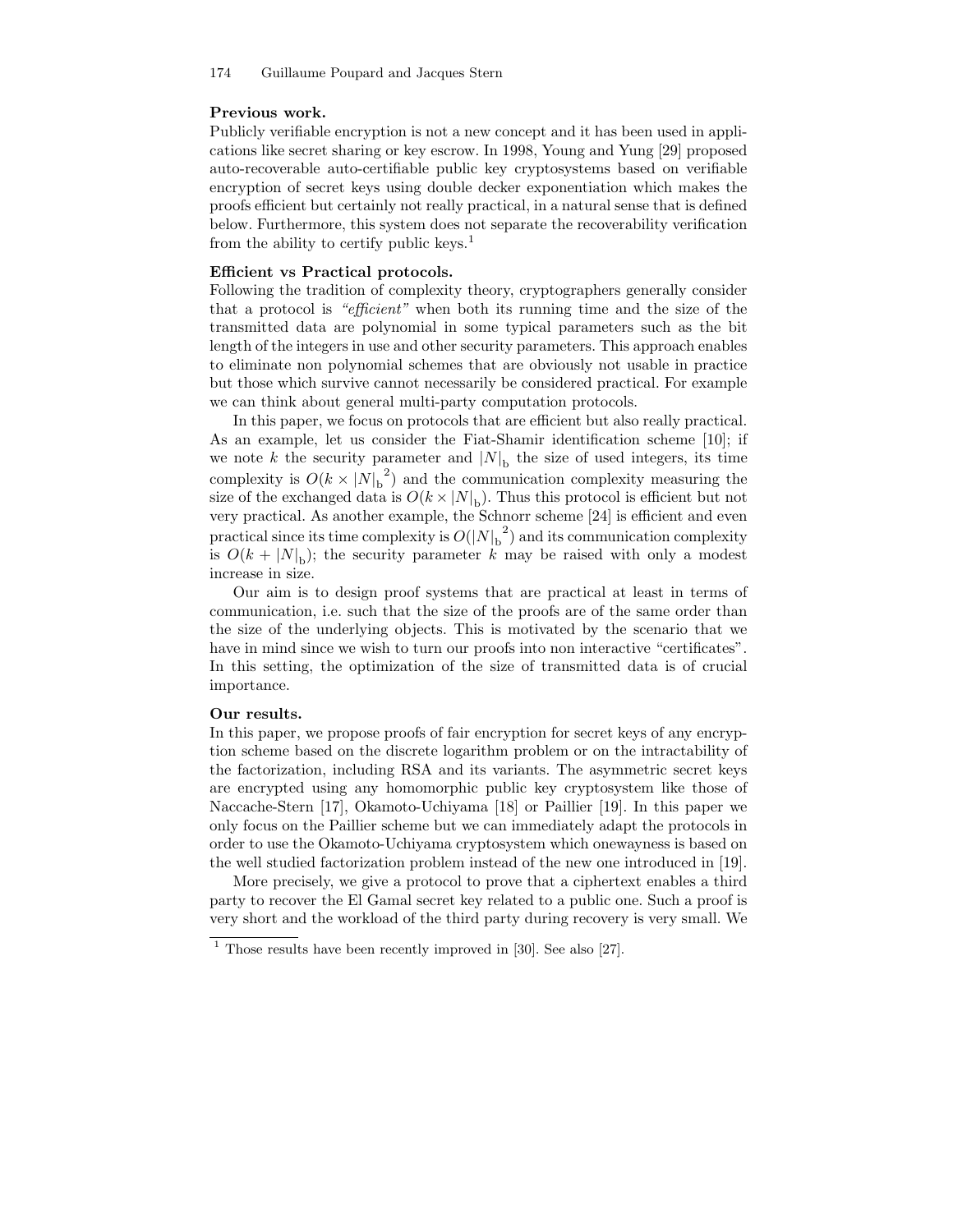also propose a scheme for fair encrypting the factorization of a public modulus. Such a proof is also very small but the workload of the third party is much more important than for El Gamal keys since, from a theoretical point of view, the recovery time and the cheating time are polynomially related. However, we describe practical parameters to show that actual applications are feasible.

Finally, as an application, we design a very simple and efficient key recovery system that can be used with any kind of keys, including RSA keys. We propose the first non-interactive proof of recoverability of RSA keys short enough (a few hundred bytes) to be appended as a certificate to any ciphertext. A consequence is that the recoverability verification is no longer performed by the certification authority. Consequently, this approach is more flexible than auto-recoverable cryptosystems [29] and more secure than binding cryptography [28].

Those results follow from a careful analysis of previously proposed building blocks: homomorphic cryptosystems based on exponentiation modulo composite integers, the so-called bounded range commitment schemes that tries to prove the knowledge of a discrete logarithm in a given range and short proofs of knowledge for factoring proposed in [23].

#### Outline of the paper.

In section 2 we describe notations and give a precise description of the three building blocks: trapdoor discrete logarithm cryptosystems, Diophantine commitment and short proof of knowledge for factoring. Security proofs for those two last protocols appear in appendix. Next, in section 3, we describe our fair encryption protocols first for El Gamal and then for RSA. Finally, in section 4 we show how fair encryption enables the design of very simple and efficient key escrow systems.

# 2 Preliminary tools

Throughout this paper, we use the following notation: for any integer  $n$ ,

– we use  $\varphi(n)$  to denote the Euler totient function, i.e. the cardinality of  $\mathbb{Z}_n^*$ , – we use  $\lambda(n)$  to denote Carmichael's lambda function defined as the largest

order of the elements of  $\mathbb{Z}_n^*$ .

It is well known that if the prime factorization of an odd integer n is  $\prod_{i=1}^{n} q_i^{f_i}$ then  $\varphi(n) = \prod_{i=1}^{n} q_i^{f_i-1}(q_i-1)$  and  $\lambda(n) = \text{lcm}_{i=1...n} (q_i^{f_i-1}(q_i-1)).$ 

For any integer x,  $|x|_b = (\lfloor \log_2(x) \rfloor + 1)$  is the number of bits of x. Finally, a prime number p is a *strong prime* if  $p = 2p' + 1$  and p' is also prime. Our computing model is the probabilistic polynomial time Turing machine (PPTM), whose running time is a polynomial in specified parameters.

#### 2.1 Homomorphic cryptosystems

Various cryptosystems which encrypt a message  $M$  by raising a base q to the power M modulo some integer have been proposed  $[15, 3, 17–19]$ . Their security is related to the intractability of computing discrete logarithm in the base  $q$ . As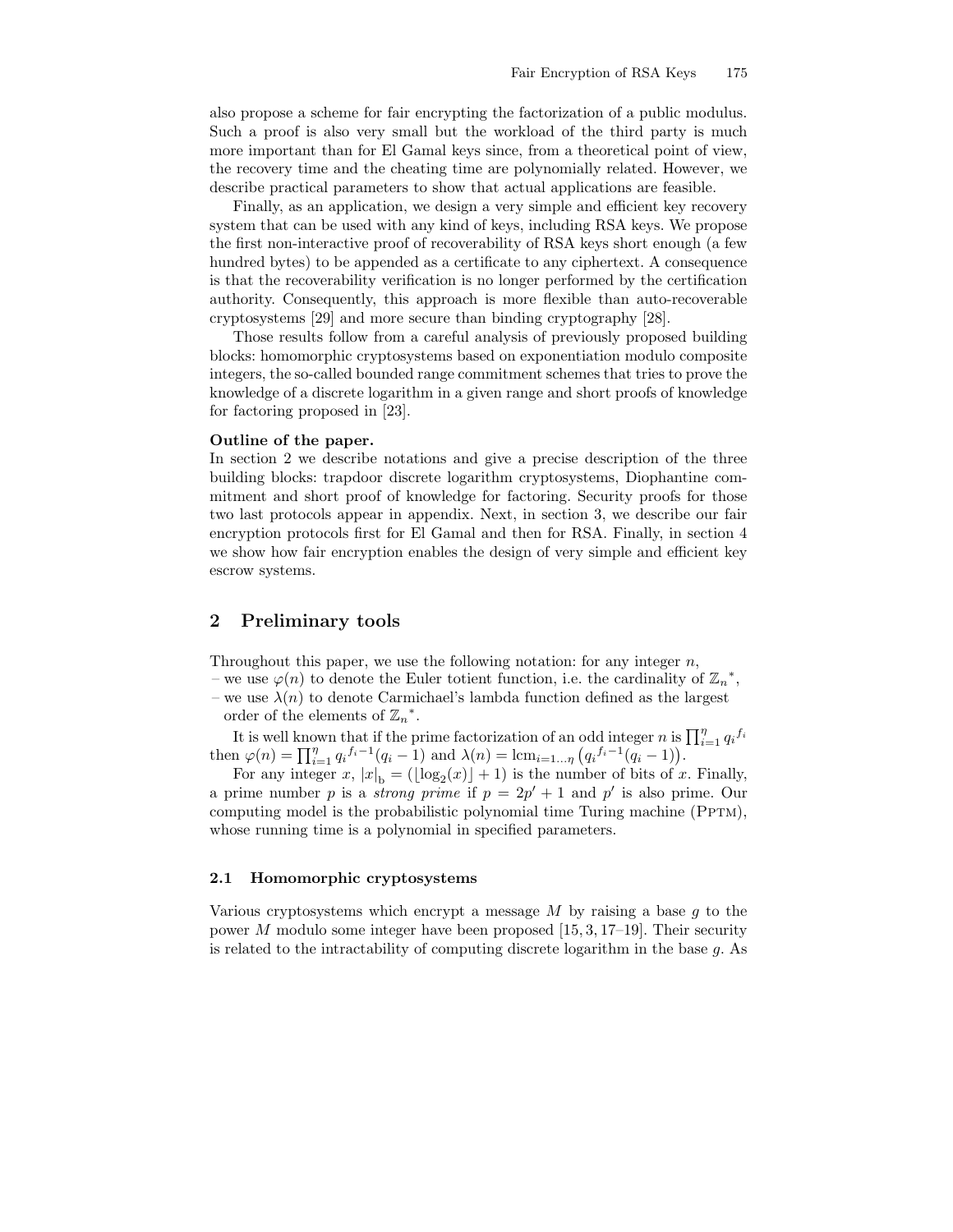usual, the computation becomes easy using a trapdoor. As an important consequence of this encryption technique, those schemes have homomorphic properties that can be informally stated as follows:

$$
E(M_1 + M_2) = E(M_1) \times E(M_2)
$$
 and  $E(k \times M) = E(M)^k$ 

The early examples of such schemes could only achieve bit by bit encryption [15] or had very limited bandwidth [3]. However, recently, three cryptosystems with significant bandwidth have been proposed: one by Okamoto and Uchiyama [18] based on the exponentiation modulo  $P^2Q$  of messages from  $\mathbb{Z}_P$ where  $P$  and  $Q$  are prime numbers, the second by Naccache and Stern [17] based on the exponentiation modulo PQ of messages from  $\mathbb{Z}_{\sigma}$  with  $\sigma$  a smooth divisor of  $\varphi(PQ)$  and finally a proposal of Paillier [19] which extends the system of [18] by using exponentiation modulo  $P^2Q^2$  and messages from  $\mathbb{Z}_{PQ}$ . In the following, we only describe protocols based on the Paillier cryptosystem but we insist on the fact that any of those three cryptosystems could be used.

The Paillier cryptosystem is based on the properties of the Carmichael lambda function in  $\mathbb{Z}_{N^2}^*$ . We recall here the main two properties: for any  $w \in \mathbb{Z}_{N^2}^*$ ,  $w^{\lambda(N)} = 1 \mod N$  and  $w^{N\lambda(N)} = 1 \mod N^2$ .

**Key Generation.** Let N be an RSA modulus  $N = P \times Q$ , where P and Q are prime integers s.t.  $gcd(N, \varphi(N)) = 1$ . Let G be an integer of order multiple of N modulo  $N^2$ . The public key is  $(N, G)$  and the secret key is  $\lambda(N)$ .

**Encryption.** To encrypt a message  $M \in \mathbb{Z}_N$ , randomly choose u in  $\mathbb{Z}_N^*$  and compute the ciphertext  $c = G^M \times u^N \text{ mod } N^2$ .

**Decryption.** To decrypt c, compute  $M = \frac{L(c^{\lambda(N)} \mod N^2)}{L(c^{\lambda(N)} - 1)N^2}$  $\frac{L(G^{\lambda(N)} \mod N^2)}{L(G^{\lambda(N)} \mod N^2)}$  mod N where the  $L$ -function takes as input an element equal to 1 modulo  $N$  and computes  $L(u) = \frac{u-1}{N}$ .

The integer  $g^{\lambda(N)}$  mod  $N^2$  is equal to 1 modulo N so there exists  $\beta \in \mathbb{Z}_N$  such  $\lambda(N)$ that  $g^{\lambda(N)} = 1 + \beta N \text{ mod } N^2$ . Furthermore, we note that  $\beta = L(g^{\lambda(N)} \text{ mod } N^2)$ . Consequently,  $c^{\lambda(N)} = (g^M u^N)^{\lambda(N)} = (g^{\lambda(N)})^M = (1 + \beta N)^M = 1 + M \beta N \text{ mod}$  $N^2$ . So  $M \times L(g^{\lambda(N)}) = L(c^{\lambda(N)}) \text{ mod } N$ .

Security. It is conjectured that the so-called composite residuosity class problem, that exactly consists in inverting the cryptosystem, is intractable. The semantic security is based on the difficulty to distinguish  $N<sup>th</sup>$  residues modulo  $N<sup>2</sup>$ . We refer to [19] for details.

### 2.2 Diophantine Commitment

In 1989, Schnorr [24] proposed his famous signature scheme which may be viewed as proof of knowledge of a discrete logarithm modulo a prime number. Since then, many authors have tried to adapt the scheme in order to add control over the size of the secret value. Such a bounded-range commitment has many applications and it has been used for group signature by Camenisch and Michels [6], for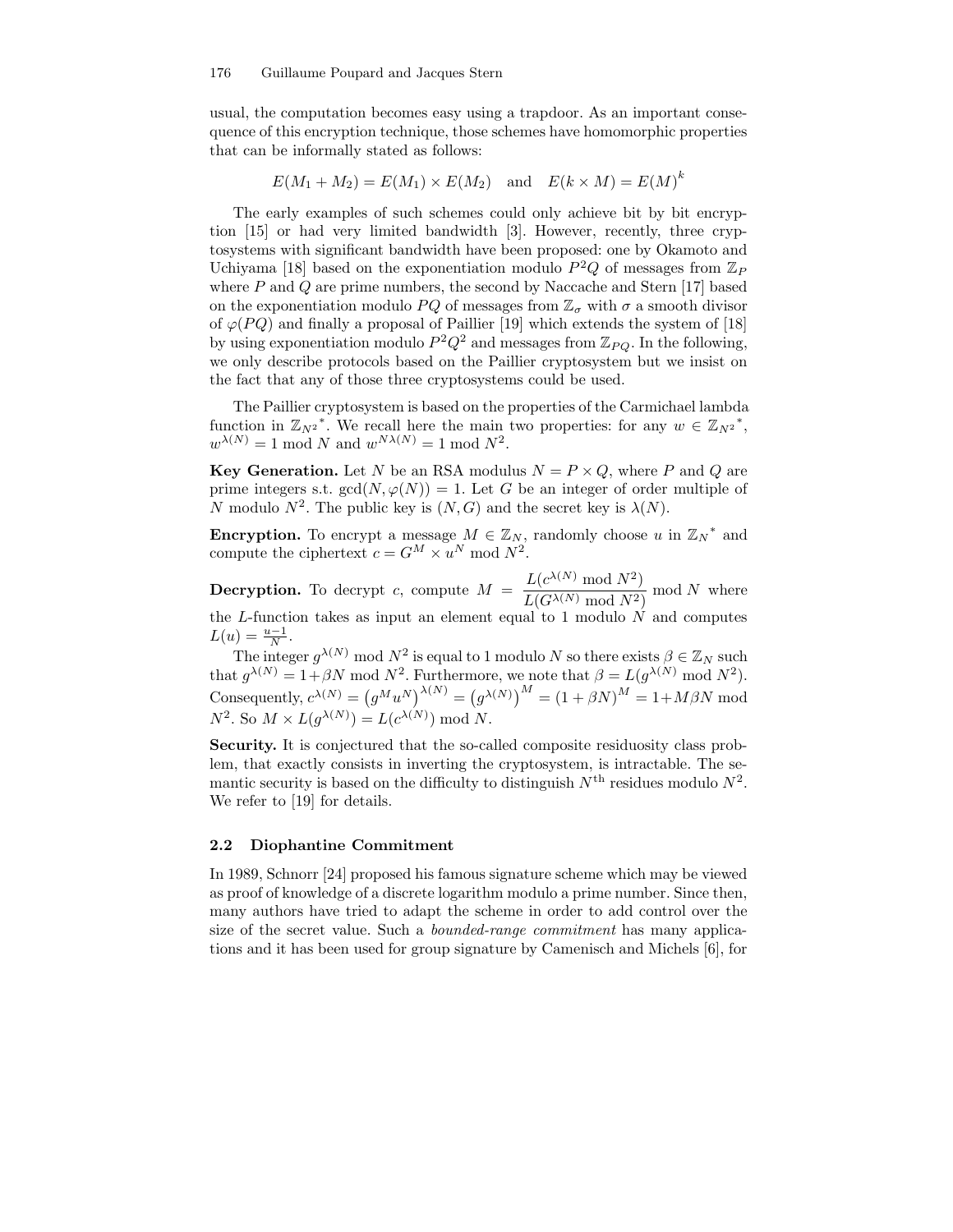electronic cash by Chan, Frankel and Tsiounis [8], for verifiable secret sharing by Fujisaki and Okamoto [12] and finally for proving that a modulus is the product of two safe primes by Camenisch and Michels [7]. However no satisfactory solution has appeared at the moment<sup>2</sup>. Known proposals are only able to prove that the discrete logarithm is not "too far" from a fixed range, their analysis is complex (and sometimes erroneous as in the Eurocrypt '98 version of [8]) and their security is often based on non-standard assumptions such as the so-called "strong RSA assumption" needed to make proofs efficient. In this paper, we adopt a totally different strategy in the analysis of bounded-range commitment schemes.

Let  $\mathcal G$  be a multiplicative finite group. As an example of such a group, in the next sections we use groups of unknown order  $\mathcal{G} = \mathbb{Z}_{N^2}^*$  where N is an RSA modulus. Let S be an integer and G be an element of  $\mathcal G$ . We consider a player who has a secret integer x that lies in the range  $[0, S]$  and who computes, in  $\mathcal{G}$ , the public value  $\Gamma = G^x$ .

We do not know how to prove the knowledge of a discrete logarithm in the range  $[0, S]$  of  $\Gamma$  in base G. Consequently we only prove a weaker property. Let  $A$ and B be two parameters whose values are analyzed later. We describe a practical statistically zero-knowledge interactive proof of knowledge of  $\sigma \in ]-A, A[$  and  $\tau \in ]0, B[$  such that  $G^{\sigma} = \Gamma^{\tau}$  in  $\mathcal{G}$ . It should be clear that we do not prove the knowledge of  $x \in [0, S]$  such that  $\Gamma = G^x$ . However, in practice, the prover needs to know such an  $x$  in order to be able to perform the proof.

**Protocol 1**: The following round is repeated  $\ell$  times. At each round, the prover randomly chooses an integer  $r$  in [0, A] and computes the commitment  $t = G^r$  in  $\mathcal{G}$ . Then he sends t to the verifier who answers a challenge e randomly chosen in [0, B]. The prover computes  $y = r + e x$ (an integer in  $\mathbb{Z}$ ) and sends it to the verifier who checks  $t = G^y \times \Gamma^{-e}$ in  $\mathcal G$  and  $0 \leq y < A$ .

A security analysis of this scheme is proposed in appendix A. Note that this protocol is similar to previous proposals for bounded-range commitment [6, 8, 12, 7] but that the analysis is really different and does not use non-standard hypothesis like the strong-RSA assumption.

Let us summarize the security results. A prover who knows  $x \in [0, S]$  is accepted with probability higher than  $1 - \ell SB/A$  so A must be much larger than  $\ell SB$  in order to make the protocol correct. Furthermore, the protocol is sound, i.e. a prover who convinces a verifier with probability higher that  $1/B^{\ell}$ must know  $\sigma \in ]-A, A[$  and  $\tau \in ]0, B[$  such that  $G^{\sigma} = \Gamma^{\tau}$ . Finally, in the complexity theory setting, if we consider a security parameter  $k$  and if all the parameters A, B, S and  $\ell$  are viewed as functions of k, the protocol is statistically zero-knowledge if  $\ell \times B$  is polynomial in k and if  $\ell SB/A$  is negligible.

When  $S$  is chosen, the choice of the remaining parameters is directed by those results. From a theoretical point of view, if we consider that the security

 $2$  Last minute : see F. Boudot's paper [5] in this volume, pp. ??–??.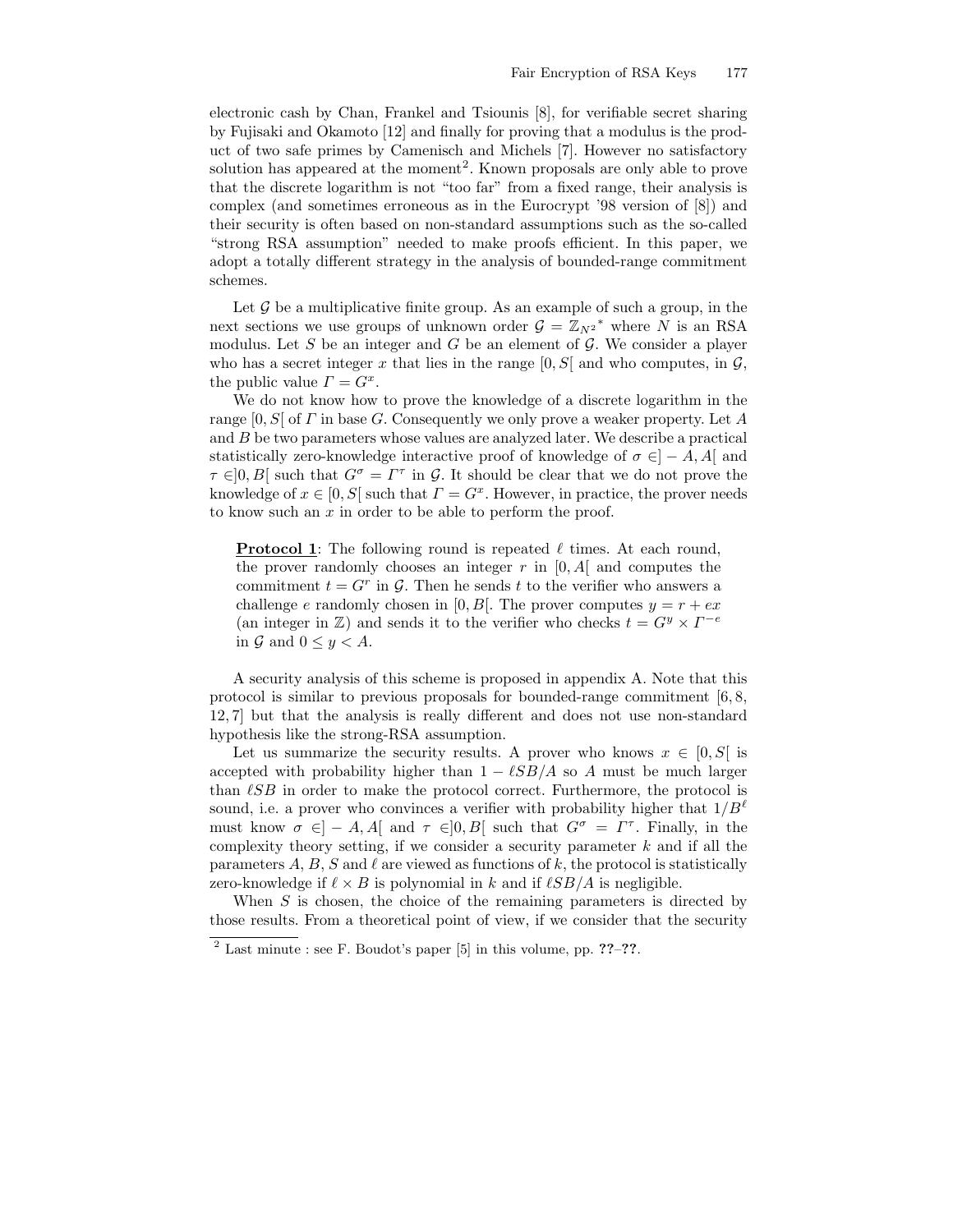#### 178 Guillaume Poupard and Jacques Stern

parameter k is related to the cheating probability  $1/2^k$  for an adversary, the soundness implies that  $B^{\ell} \geq 2^{k}$ . Furthermore, the protocol is zero-knowledge if it can be simulated in polynomial time. Since the time complexity of the simulation is  $O(\ell \times B)$ , the parameters  $\ell$  and B must be polynomial in k. Finally, the correctness and the zero-knowledge property show that  $A$  must be such that  $\ell SB/A$  is negligible.

From a practical point of view, we can fix the security parameter  $k$  to 80 for example. If  $|S|_b = 160$ , the following practical values for the other parameters are reasonable:  $B = 2^{20}$ ,  $\ell = 4$ ,  $A = 2^{2+160+20+80} = 2^{262}$ .

Let  $\omega$  be the order of G in G. Note that the relation  $G^{\sigma} = \Gamma^{\tau}$  does not even imply the existence of a discrete logarithm for  $\Gamma$  with base G but, if  $\Gamma = G^x$  mod  $N^2$ , we have  $x\tau = \sigma$  mod  $\omega$  and consequently  $x = \sigma \times \left(\frac{\tau}{\gcd(\tau,\omega)}\right)$  $\int^{-1}$  mod  $\frac{\omega}{\gcd(\tau,\omega)}$ .

The Diophantine commitment can be made non-interactive using the Fiat-Shamir heuristic [10]. The verifier's challenge  $e$  is replaced with the hash value of the commitment  $t$  and of the public data using a collision-resistant hash function H. It is widely believed that such a transformation guarantees an accurate level of security as soon as  $H$  is random enough. Furthermore, the security of this approach can be formalized using the random oracle model [20].

### 2.3 Short proof of knowledge for factoring

Proofs of knowledge for the factorization of an integer  $n$  have been known for a long time. But, even if they are claimed efficient according to complexity theoretical arguments, none of them can be considered practical for many applications because of their significant communication complexity: the proof is much longer than the object it deals with.

A new strategy have been used in [23]. The protocol is a proof of knowledge of a small common discrete logarithm of  $z<sup>n</sup>$  mod n for a few randomly chosen elements  $z$  modulo  $n$ . This scheme is very efficient; when suitably optimized, its communication complexity is only  $O(k + |n|_b)$  bits, where k is a security parameter. In this setting, the size of the proof is similar to the size of the integer  $n$ . The improvement in comparison with the previously known schemes can therefore be compared with the difference of efficiency between the Fiat-Shamir scheme and the Schnorr one. Furthermore, the computational complexity is proved to be  $O((|n|_b+k)\times k)$  multiplications modulo n both for the prover and the verifier but strong heuristic evidence shows that  $O((|n|_b + k) \times k/\log k)$  is enough. This might appear a small improvement but it has drastic consequences in practical terms: only three modular exponentiations both for the prover and the verifier are needed to obtain a very high level of security.

Protocol 2: First the prover and the verifier agree on mutually randomly chosen integers  $z_i \in \mathbb{Z}_n^*$  for  $i = 1..K$ . Then the following elementary round is repeated  $\ell$  times. The prover randomly chooses an integer r in [0, A[ and computes, for  $i = 1..K$ , the commitments  $t_i = z_i^r \mod n$ .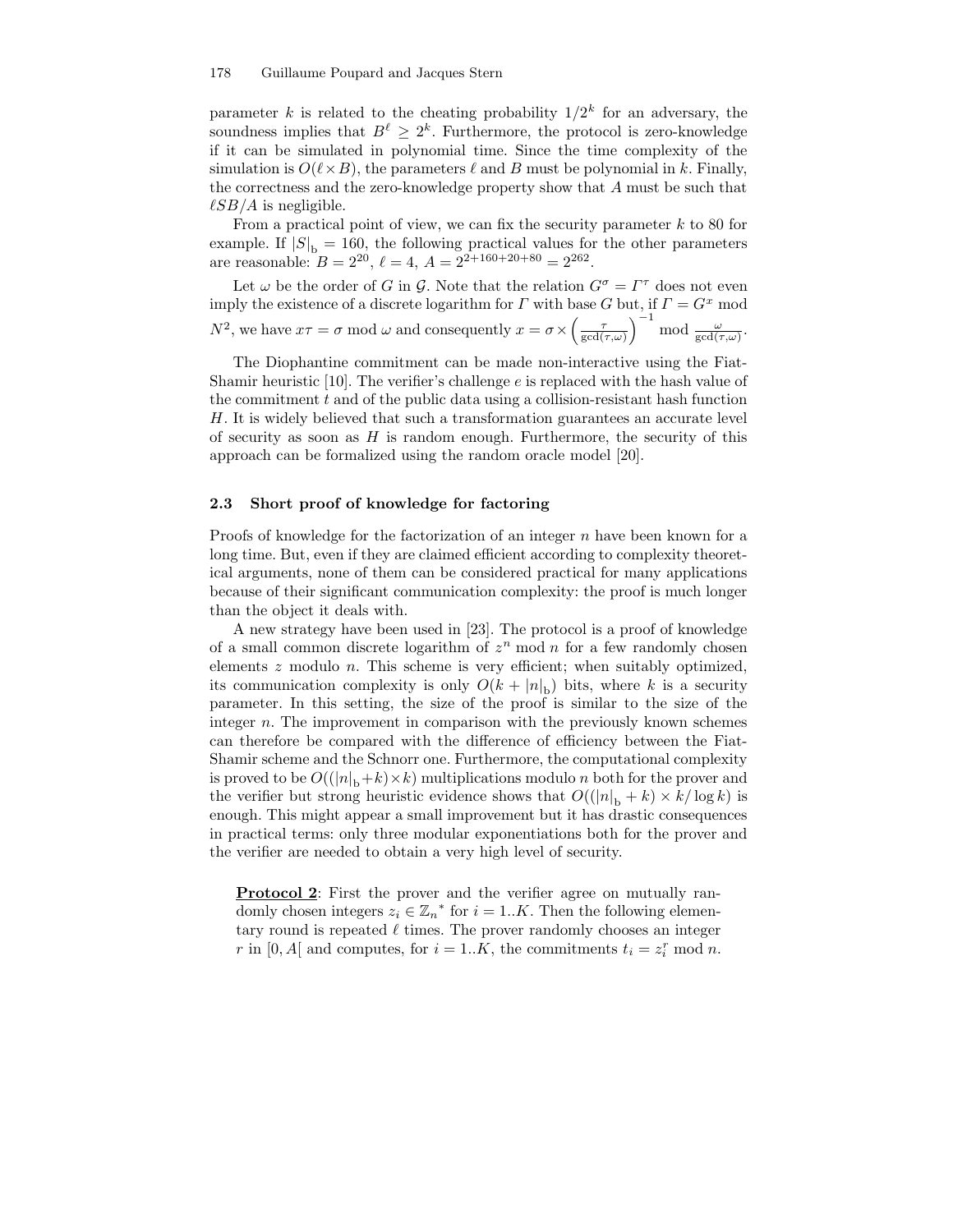Then he sends the  $t_i$ s to the verifier who answers a challenge e randomly chosen in [0, B]. The prover computes  $y = r + (n - \varphi(n)) \times e$  (in  $\mathbb{Z}$ ) and sends it to the verifier who checks  $0 \leq y < A$  and, for  $i = 1..K$ ,  $z_i^{y-n \times e} = t_i \text{ mod } n.$ 

A security analysis of this scheme appears in [23]. The choice of the parameters  $\ell$  and B must be such that  $B^{\ell} > 2^{k}$ , where k is a security parameter, in order to make the protocol sound. Furthermore, the parameter A must be much larger than  $(n - \varphi(n))\ell B$  to guarantee the completeness and the zero-knowledge property but  $A$  must also be smaller than  $n$  to guarantee the soundness. Consequently, n must verify  $(n - \varphi(n))\ell B \ll n$ . For the applications we consider in this paper, such a proof is used to prove the knowledge of integers like RSA modulus with large prime factors so this condition is always satisfied. Note that if  $n$  has small prime factors, the proof is no longer zero-knowledge but it is still sound so a prover cannot try to cheat choosing an integer  $n$  with small factors. Such a choice would only compromise his own security.

Using classical techniques, the commitments  $t_i$  can be hashed. This trick makes the communication complexity independent of K. Accordingly, the protocol is really practical in term of communication whatever K may be. Furthermore, the proof can be made non-interactive; the  $z_i$  are chosen by means of a hash function repeatedly applied to the integer  $n$  and the verifier's challenge  $e$ is replaced with the hash value of the commitments and of the public data. The size of such a proof is very small in practice, i.e. similar to the size of  $n$ .

# 3 Fair Encryption of secret keys

We consider a third party who chooses his own private and public keys in the Paillier cryptosystem. Let  $(N, G)$  be his public key. We also consider a user who has a pair  $(SK, PK)$  of related secret and public keys for any cryptosystem (not necessarily Paillier's one). A fair encryption of  $SK$  consists of a ciphertext  $\Gamma$ and of a non-interactive proof of fairness; Γ encrypts some secret data related to SK with the public key of the third party and the proof convinces anybody that the third party is able to recover  $SK$  using  $PK$ ,  $\Gamma$  and his Paillier secret key.

Note that the third party is not involved in the process of fair encryption or during verification of the proof of fairness. As in many "optimistic" systems like [1], the third party is active only in case of dishonest behavior of one participant; it is implicitly assumed that the knowledge that the third party is able to solve any conflict is enough to deter anybody from cheating.

We propose fair encryption scheme for secret keys of all known public key encryption schemes based on the discrete logarithm problem or on the difficulty of factorization. We first give the application to the case of El Gamal keys. Then, we study the case of RSA keys.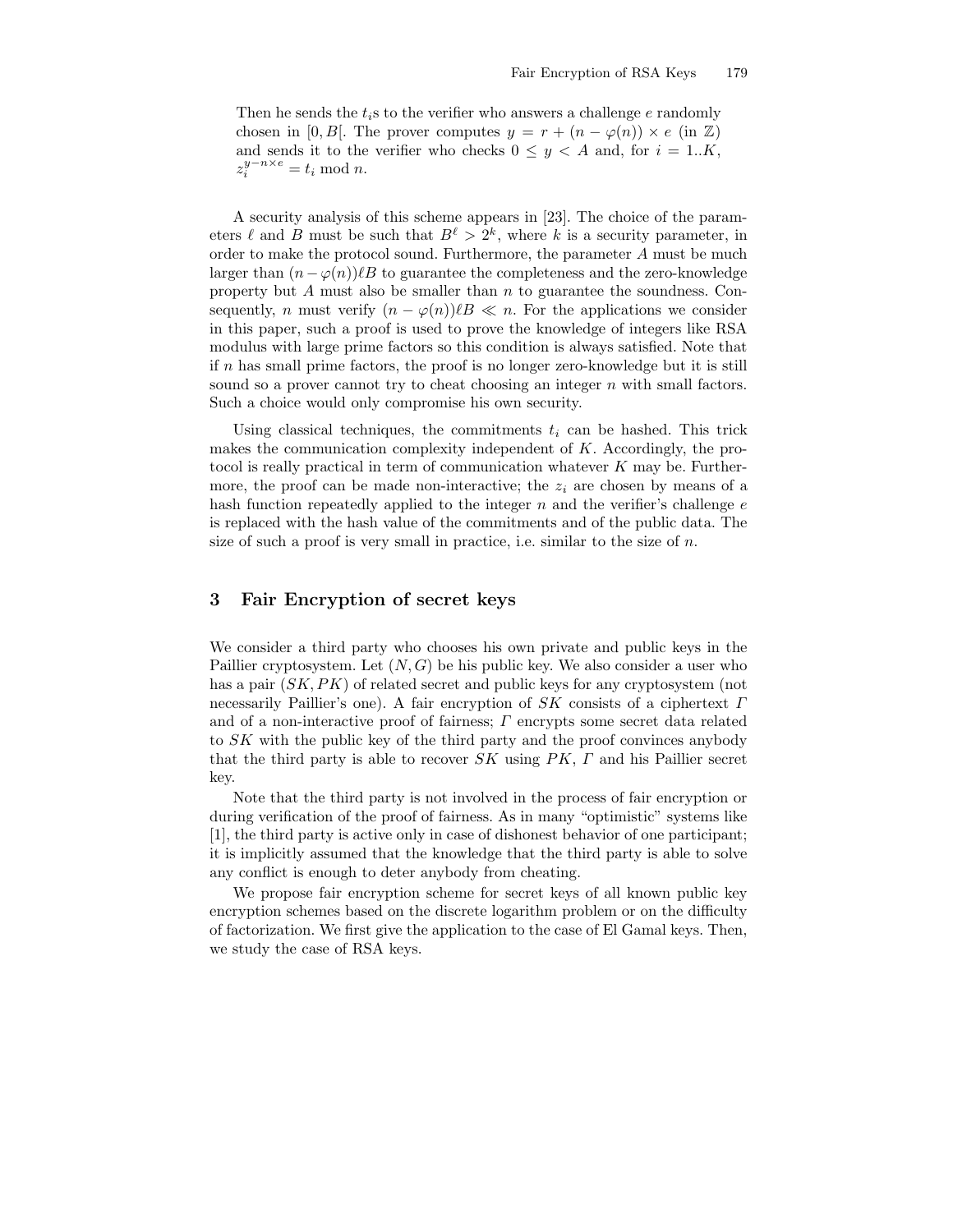### 3.1 Fair encryption of El Gamal type keys

A fair encryption of an El Gamal secret key x consists of an encryption  $\Gamma$  of x, obtained with the public key of a third party, and of a publicly verifiable noninteractive proof that the third party would be able to recover x from  $\Gamma$  and Y if needed. Such systems have already been proposed (see for example the attempt in [2]) but we explain at the end of this section why previous solutions are not satisfactory. Note that, in order to simplify the presentation of the protocol, we only consider non-randomized Paillier scheme but a semantically secure version can be used as shown in the next section for the case RSA case.

A third party first chooses his public key  $(N, G)$  and the related private key to be used with the Paillier cryptosystem, i.e.  $N = PQ$  an RSA modulus and G an element of order multiple of N in  $\mathbb{Z}_{N^2}^*$ . Let us further consider a strong prime number  $p = 2q + 1$  and a generator g of  $\mathbb{Z}_p^*$ . Each user chooses a private key  $x \in \mathbb{Z}_{p-1}$  and computes his public key  $Y = g^x \mod p$ . In order to make a fair encryption of his secret key x, he computes the ciphertext  $\Gamma = G^x \mod N^2$ and a non-interactive proof of third party's ability to compute  $x$  from  $Y$  and  $\Gamma$ . We now describe an interactive version of such a proof that will further be made non-interactive.

We define  $S = p - 1$  and  $\mathcal{G} = \mathbb{Z}_{N^2}^*$ . Let A, B and  $\ell$  be Diophantine commitment parameters as described in section 2.2.

#### Protocol 3:

The following round is repeated  $\ell$  times. At each round, the prover randomly chooses an integer r in  $[0, A]$  and sends the commitment  $t =$  $(T^r \mod N^2, g^r \mod p)$  to the verifier who answers an integer e randomly chosen in [0, B]. The prover computes  $y = r + e^x$  and sends it to the verifier who checks  $t = (G^y \times \Gamma^{-e} \mod N^2, g^y \times Y^{-e} \mod p)$  and  $0 \leq y < A$ .

This protocol runs in parallel the Girault scheme [13] analyzed in [22] and Diophantine commitment. Just as for each of the two schemes separately, we can prove correctness and statistical zero-knowledge property provided  $\ell SB/A$ is negligible and  $\ell \times B$  is polynomial in the security parameter k. Furthermore, if a prover is accepted with probability  $> 1/B^{\ell}$  then he must know  $(\sigma, \tau)$  with  $|\sigma| < A, 0 < \tau < B, G^{\sigma} = \Gamma^{\tau} \mod N^2$  and  $g^{\sigma} = Y^{\tau} \mod p$ . In other words, if an adversary viewed as a probabilistic Turing machine is accepted with probability  $> 1/B^{\ell}$ , we can use it in order to make an extractor that computes such a pair  $(\sigma, \tau)$ .

**Theorem 1.** The third party can recover a fair encrypted secret key x from Y and  $\Gamma$  in time  $O(|N|)$  if the recoverability proof is valid, provided  $N \geq 2\sqrt{2}AB$ .

**Proof:** First note that the discrete logarithm x of Y in base q modulo p, i.e. the secret key x related to the El Gamal public key Y, exists because g generates  $\mathbb{Z}_p^*$ . The proof associated with the encryption  $\Gamma$  shows that there exists  $(\sigma, \tau)$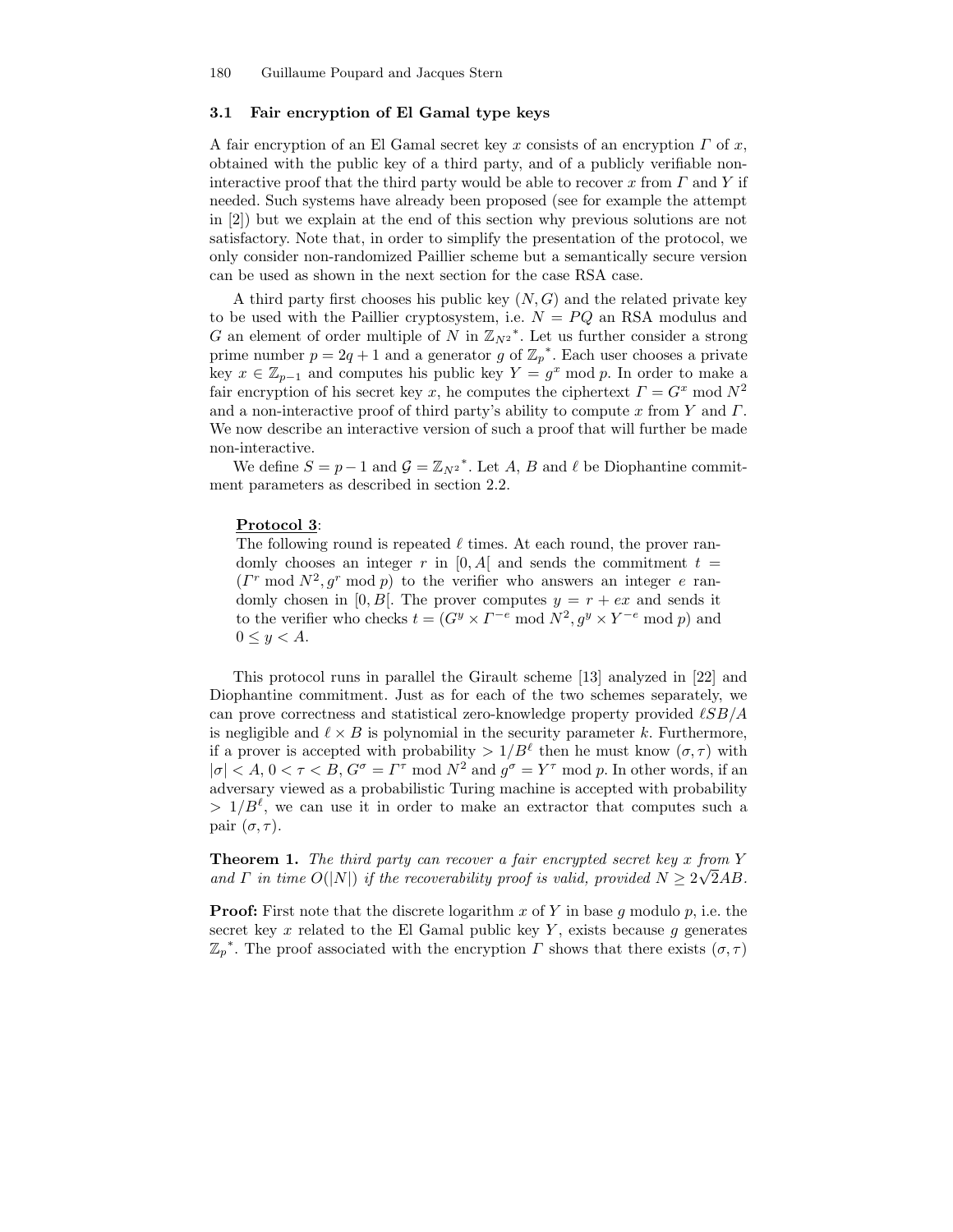such that  $g^{\sigma} = Y^{\tau} \mod p$  so we have  $\sigma = \tau \log_{g} Y \mod p - 1$ . As  $q = (p - \tau)$ 1)/2 is a prime number, we obtain  $\sigma/d = \tau/d \times x \mod q$ , where  $d = \gcd(\sigma, \tau)$ . Consequently, the knowledge of  $(\sigma/d, \tau/d)$  enables to recover x because we can compute  $x_0 = (\sigma/d) \times (\tau/d)^{-1} = \sigma_0 \times \tau_0^{-1} \text{ mod } q$  and the secret key x mod  $p-1$ is  $x_0$  or  $x_0 + q$ .

Finally, it is enough to show that a third party can recover  $(\sigma_0, \tau_0)$  =  $(\sigma/d, \tau/d)$  from  $\Gamma$  and Y. We show that this can be efficiently done, provided  $N \geq 2\sqrt{2}AB$ .

First, he decrypts 
$$
\Gamma
$$
 and obtains  $\gamma = \frac{L(\Gamma^{\lambda(N)} \mod N^2)}{L(G^{\lambda(N)} \mod N^2)}$  mod N so  $\Gamma^{\lambda(N)} =$ 

 $G^{\gamma\lambda(N)}$ . Since  $G^{\sigma} = \Gamma^{\tau}$  mod  $N^2$ , the previous equation implies  $\sigma - \gamma \tau = 0$  mod N. Let us consider the solutions of the equation  $x - \gamma y = 0 \text{ mod } N$  where x and y are the unknowns. They are elements of a lattice with basis  $((N,0),(\gamma,1))$ . Since the dimension of the lattice is 2, we can use Gauss' algorithm [9, p.23] in order to find its shortest vector. When running this algorithm, we need to specify the inner product; for the sake of optimization, we replace the standard inner product by  $(x, y) \cdot (x', y') = xx' + A^2/B^2 \times yy'$ . The corresponding norm is  $||(x, y)|| = \sqrt{x^2 + A^2/B^2 \times y^2}$ . Beceiving basis  $((N, 0) \ (\gamma, 1))$  as its input the algorithm  $x^2 + A^2/B^2 \times y^2$ . Receiving basis  $((N,0),(\gamma,1))$  as its input, the algorithm outputs the shortest vector  $(\sigma_0, \tau_0)$  of the lattice. The (unknown) vector  $(\sigma, \tau)$  is also in the lattice so that  $||( \sigma_0, \tau_0)|| \leq ||(\sigma_1 \tau)|| < \sqrt{A^2 + A^2/B^2 \times B^2} = \sqrt{2A}$ . This means that  $|\sigma_0| < \sqrt{2}A$  and  $|\tau_0| < \sqrt{2}B$ .

From the equations  $\gamma \tau - \sigma = \gamma \tau_0 - \sigma_0 = 0$  mod N we obtain  $\sigma_0 \tau = \tau \tau_0 \gamma =$  $\sigma\tau_0$  mod N. But  $|\sigma_0\tau - \sigma\tau_0|$  ≤  $|\sigma_0||\tau| + |\sigma||\tau_0|$  < 2 $\sqrt{2}AB$  so, if  $N \ge 2\sqrt{2}AB$ ,  $\sigma_0 \tau = \sigma \tau_0$  in Z. Furthermore,  $(\sigma_0, \tau_0)$  is the shortest vector of the lattice so  $gcd(\sigma_0, \tau_0) = 1$ . Finally, the output of the algorithm leads to the computation of the pair  $(\sigma/d, \tau/d)$  where d if the gcd of  $\sigma$  and  $\tau$ . Furthermore, since  $0 < \tau < B$ ,  $d$  is less than  $B$ .

Classical results about the complexity of Gauss' algorithm (see for example [25]) prove that the number of repetitions needed to find  $(\sigma_0, \tau_0)$  is  $O(\log(N))$ .  $\Box$ 

As a consequence, the key recovery process is efficient from a theoretical point of view. Furthermore, practical experiments confirms very high efficiency since a few milliseconds computation can recover the key, whatever the encryption may be but provided the proof is valid.

In conclusion, the protocol is secure both for the prover and the verifier. An dishonest verifier cannot obtain any extra information about SK and if the proof is accepted the third party can recover  $SK$  whatever the encryption  $\Gamma$ , even if the prover is dishonest and have unlimited computation power.

Non-interactive version and Optimizations. Many well known optimizations can be applied to the previous proof. The commitment can be replaced by its hash value as described in [14] and it can be precomputed in order to reduce the on-line computation to a very simple non-modular arithmetic operation. We can also reduce the size of the secret key x to about 160 bits as explained in [26]. Finally, this proof can be made non-interactive in order to obtain a very short certificate of fair encryption.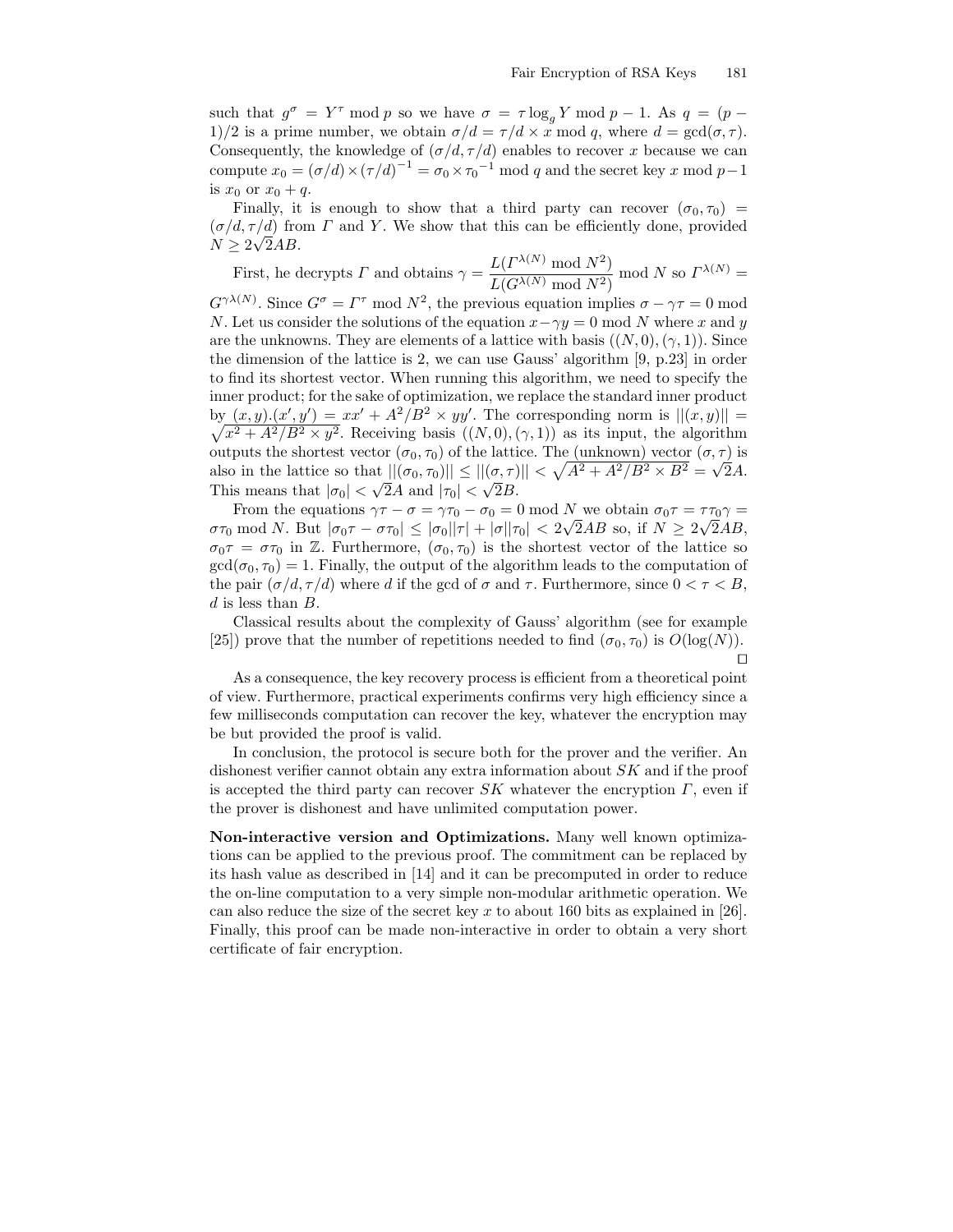Comparison with previous proposals. At first sight, the key recovery procedure based on lattice reduction might seem overly intricate. We explain why a simple decryption of  $\Gamma$  (as proposed in [2]) presumably does not always enable to recover the secret key.

Let us consider the following cheating strategy based on the ability to extract  $f$ -th root, where  $f$  is small, without being able to factor. This is a plausible assumption as explained in [4]. The (dishonest) prover chooses an  $x$ , computes Y and  $\Gamma = G^x \mod N^2$ . Then he extracts an f-th root  $\Gamma$  of  $\Gamma$  modulo  $N^2$ . When f divides the challenge e, which happens with probability  $1/f$ , the prover answers  $z = r + (e/f)x$ . The verification is still correct but, when the third party decrypts  $\Gamma$ , he obtains a value that has nothing to do with the the discrete logarithm of Y in base g modulo p.

In order to overcome the difficulty one can use a non-standard intractability assumption, the so-called "strong RSA problem", which appears in several papers [12, 6]. With our system, under standard assumption, the third party would find  $\sigma$  and  $\tau$  such that  $g^{\sigma} = Y^{\tau}$  mod p, since  $\sigma = (e - e')/f \times x = (\tau/f)x$ , and consequently the correct value of the secret key  $x$  as was previously explained.

### 3.2 Fair encryption of RSA keys

We now turn to fair encryption of RSA keys. Using Diophantine commitment and short proofs of knowledge for factoring, we design a fair encryption system which enables the third party to recover the factorization of the RSA modulus, even if it is not of a correct form, i.e. if it is not the product of two large safe primes of approximately the same length. The originality of our solution, in comparison with other proposals is that it does not include any proof that the RSA modulus has exactly two different prime factors. This has important consequence on efficiency.

We consider a scenario where each user chooses two  $k'$ -bit prime numbers  $p$ and q and computes his RSA modulus  $n = pq$ . He also computes  $x = n - \varphi(n) =$  $p + q - 1$  and the encryption  $\Gamma = G^x \mod N^2$ .

We now describe a scheme that enables the user to convince a verifier that the third party is able to factor n using  $\Gamma$  and is Paillier secret key. Let A, B,  $\ell$  and K be parameters of short proof of knowledge for factoring as exposed in section 2.3.

**Protocol 4:** First the prover and the verifier agree on mutually randomly chosen integers  $z_i \in \mathbb{Z}_n^*$  for  $i = 1..K$ . Then the following basic round is repeated  $\ell$  times. The prover randomly chooses an integer  $r$  in [0, A[ and sends the commitment  $t = (G^r \mod N^2, \{z_i^r \mod n\}_{i=1...K})$ . Then the verifier answers an integer  $e$  randomly chosen in [0,  $B$ ]. The prover computes  $y = r + e^x$  and sends it to the verifier who checks  $\overline{t} = (G^y \times \overline{\Gamma}^{-e} \mod N^2, \{z_i^{y-en} \mod n\}_{i=1..K})$  and  $0 \le y < A$ .

The protocol is a parallel execution of a Diophantine commitment and of a short proof of knowledge for factoring. If a prover is accepted with probability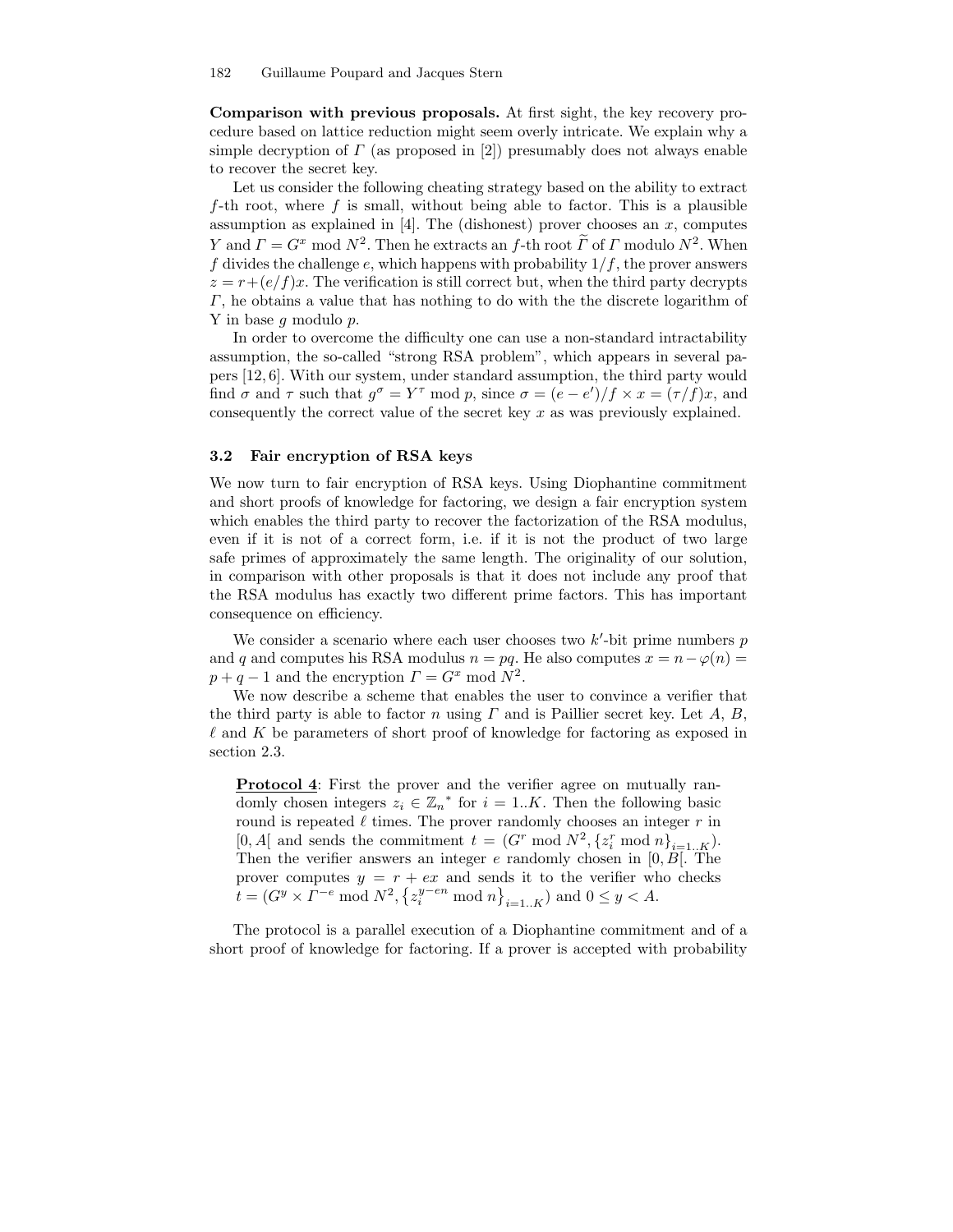$> 1/B^{\ell}$  then, as usual, one can find a round for which he is able to correctly answer y and y' to different challenges e and  $e'$  ( $e > e'$ ) following an identical commitment t. Consequently, for all  $i = 1..K$ ,  $z_i^{y-y'} = z_i^{n(e-e')} \mod n$ . If we note  $\sigma = y - y'$ ,  $\tau = e - e'$  and  $L = n\tau - \sigma$ , we have

$$
\sigma \in ]-A,A[,\,\tau \in ]0,B[,\,G^\sigma=\varGamma^\tau \bmod N^2
$$
 and, for all  $i=1..K,\,z_i^L=1 \bmod n$ 

If  $\sigma$  and  $\tau$ , and consequently L, are known, the same technique as for the proof of soundness of protocol 2 shows that the factorization of  $n$  can be extracted with  $O(|n|_p \times |L|)$  multiplications modulo n.

**Theorem 2.** The third party can factor n from the fair encryption  $\Gamma$  in time  $O(|N| + \sqrt{B})$  if the recoverability proof is valid, provided  $N \ge 2\sqrt{2}AB$ .

Proof: First, using the same procedure as for El Gamal keys, he computes  $(\sigma_0, \tau_0) = (\sigma/d, \tau/d)$  with  $d = \gcd(\sigma, \tau)$ . Let  $L_0$  be  $n\tau_0 - \sigma_0$ ; since  $L = n\tau - \sigma =$  $d \times L_0$  and  $d = \gcd(\sigma, \tau) \leq |\tau| < B$ , the third party recovers L divided by a factor d smaller than B.

This missing information can be computed using an algorithm which finds the order of the  $z_i$ s as follows. For any i, we know that the order of  $y = z_i^{L_0} \mod n$  is less than B because  $z_i^L = 1 \mod n$ . The  $\lambda$ -method of Pollard [21] enables to find this order in time  $O(\sqrt{B})$  with memory complexity  $O(1)$ . The idea is to choose a randomly looking function f and to iteratively compute  $y_{i+1} = y_i \times y^{f(y_i)}$  mod n, with  $y_0 = 1$ , for  $i = 1..M$  where M is a fixed parameter. Then, just remembering this last value, we compute  $y'_{i+1} = y'_{i} \times y^{f(y'_{i})} \mod n$ , with  $y'_{0} = y^{B}$ , until we find an index  $M'$  such that  $y_M = y'_{M'}$  mod n or until  $M'$  exceeds a fixed bound. If a collision  $y_M = y'_{M'}$  mod *n* is found (see [21] for a precise analysis), it leads to

$$
y^{B+\sum_{i=0}^{M'-1}f(y'_{i})-\sum_{i=0}^{M-1}f(y_{i})}=1 \text{ mod } n \text{ so } L_{0}\times\left(B+\sum_{i=0}^{M'-1}f(y'_{i})-\sum_{i=0}^{M-1}f(y_{i})\right)
$$

is a multiple of the order of  $z_i$  modulo n.

Finally, in time  $O(\sqrt{B})$  and with a small amount of memory, the third party recovers L and then factors n with high probability.  $\square$ 

As a consequence of the time complexity of the algorithm in  $O(\sqrt{B})$ , if B is exponential in the security parameter  $k$ , the extractor is not efficient from a theoretical point of view. However, we show in the next sections that the parameters  $B$  and  $\ell$  can be chosen in order to guarantee a high level of security, to make the key recovery process feasible by the third party and to have short proofs.

We insist on the fact that our system does not require the modulus  $n$  to have exactly two factors; a cheating user cannot gain any advantage using a modulus with three or more factors. Furthermore, the protocol can be immediately adapted to cryptosystems like Okamoto-Uchiyama's where the modulus is not an RSA modulus (e.g  $n = p^2 q$ ).

Remark about cheating provers. In order to show why we need a key recovery procedure that might seem at first sight overly intricate, we consider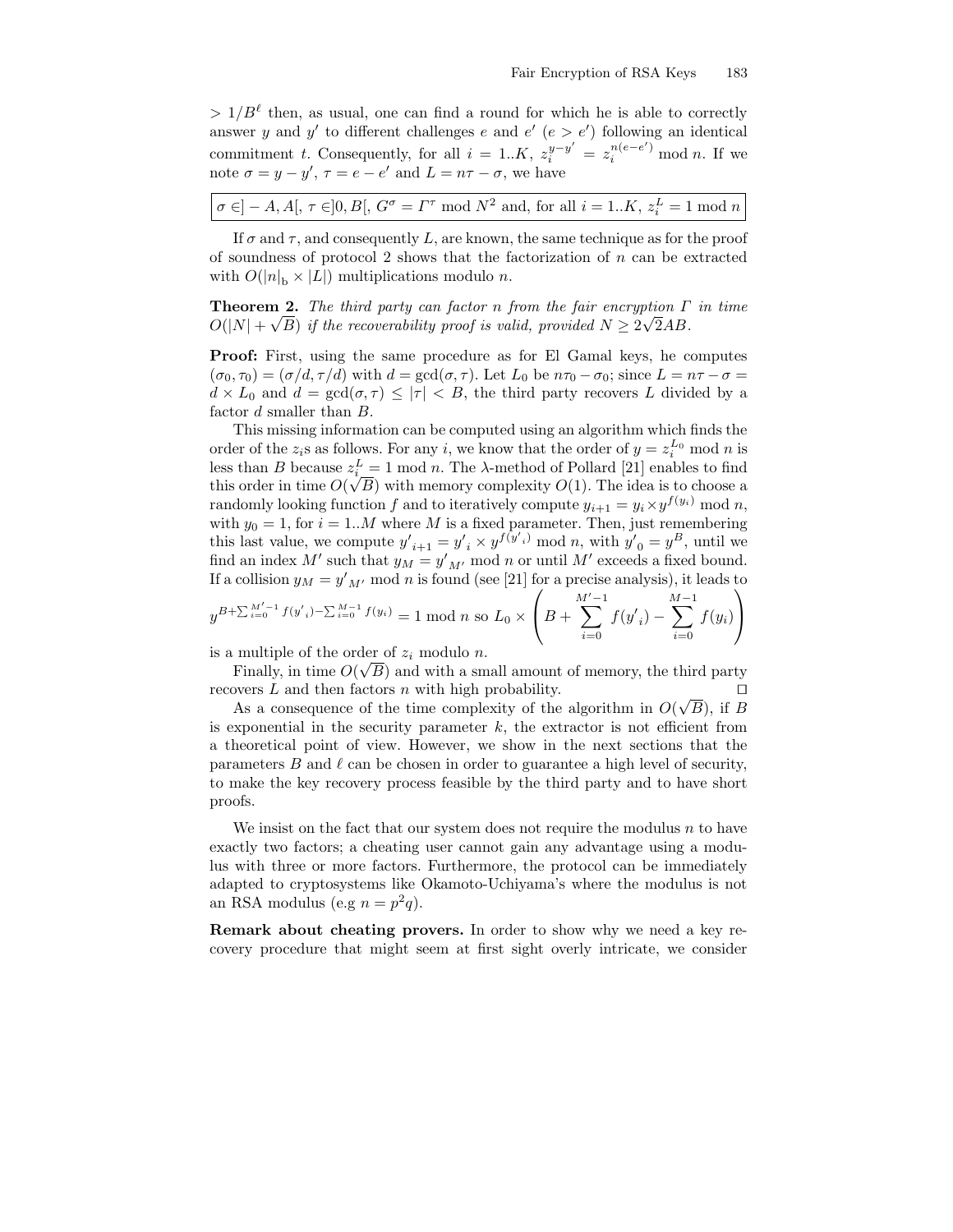#### 184 Guillaume Poupard and Jacques Stern

a cheating strategy that enables a dishonest prover to encrypt something different from  $n - \varphi(n)$  in  $\Gamma$  and to give a valid proof. Let f be a factor of  $\lambda(n)$  and  $\Gamma$  be  $G^{n-\alpha\lambda(n)/f}$  mod  $N^2$ , where  $\alpha$  is an integer of about the same size as  $f$ . The prover follows the protocol but only answers when  $f$  divides the challenge  $e$ ; this happens with probability  $1/f$ . In this case he returns  $y = r + (e/f) \times (n - \alpha\lambda(n))$ . Consequently, verifications are correct because  $z_i^y = z_i^r \times z_i^{en} \times z_i^{-e\alpha \lambda(n)/f}$  mod  $N^2$  and the last term is equal to 1 because f divides e but the third party cannot immediately recover the missing factor f. Notice that such a cheating strategy implies a workload  $O(f)$  for cheating but only a workload  $O(\sqrt{f})$  for the third party to defeat it.

Randomized non-interactive version. In order to prove the semantic security of the Paillier cryptosystem, the encryption has to be probabilistic. This can be done by multiplying with  $u^N \mod N^2$ , where u is randomly chosen in  $\mathbb{Z}_N^*$ :  $\Gamma = G^{n-\varphi(n)} \times u^N \mod N^2$ . We can easily modify our schemes in order to use this version of the Paillier scheme. Furthermore, when a third party wants to recover a secret key, the randomization does not affect the decryption process so that nothing is changed in the key recovery. Finally, the proof can be made non-interactive. We obtain the following protocol:

#### Protocol 5:

**Encryption.** Choose  $u \in \mathbb{Z}_N^*$  and compute  $\Gamma = G^{n-\varphi(n)} \times u^N \mod N^2$ 

### Proof of Fairness.

Choose  $(r_i)_{i=1\ldots\ell} \in_R [0, A]^{\ell}$  and  $(v_i)_{i=1\ldots\ell} \in_R \mathbb{Z}_N^{*^{\ell}}$ Compute  $t = \left( \left( G^{r_i} v_i^N \mod N^2 \right)_{i=1..\ell}, \left( z_j^{r_i} \mod n \right)_{i=1..\ell, j=1..\ell} \right)$ and  $(e_1, \ldots e_{\ell}) = H\left(t, N, G, (z_j)_{j=1..K}, n\right)$ Compute  $y_i = r_i + e_i(n - \varphi(n))$  and  $y_i' = u^{e_i} \times v_i \mod N$  for  $i = 1..\ell$ 

A non-interactive proof of fairness is a 3 $\ell$ -tuple  $((y_i, y_i', e_i)_{i=1 \ldots \ell})$ 

#### Verification.

Check 
$$
0 \leq y_i < A
$$
 for  $i = 1..\ell$  Compute  $t' = \left( \left( G^{y_i} \times y_i^{\prime N} / T^{e_i} \mod N^2 \right)_{i=1..\ell}, \left( z_j^{y_i - e_i n} \mod n \right)_{i=1..\ell, j=1..\ell} \right)$  Check  $(e_1, \ldots e_\ell) = H\left( t', N, G, \left( z_j \right)_{j=1..\ell, n} \right)$ 

Fair encryption of RSA keys in practice. This section is more practical in character; we consider fair encryption, using protocol 5, for a 1024-bit RSA modulus *n* with two 512-bit prime factors.

Choice of  $\ell$  and  $\bar{B}$ : the probability of a cheating strategy to succeed during a proof of fairness is smaller than  $1/B^{\ell}$  so  $\ell \times |B|_b$  must be large enough, e.g.  $\ell \times |B|_b = 80$ , in order to guarantee a high level of security. Furthermore, the workload for the third party is  $O(\sqrt{B})$  in worst cases so B may not be too large. The choice  $\ell = 2$  and  $B = 2^{40}$  seems satisfactory.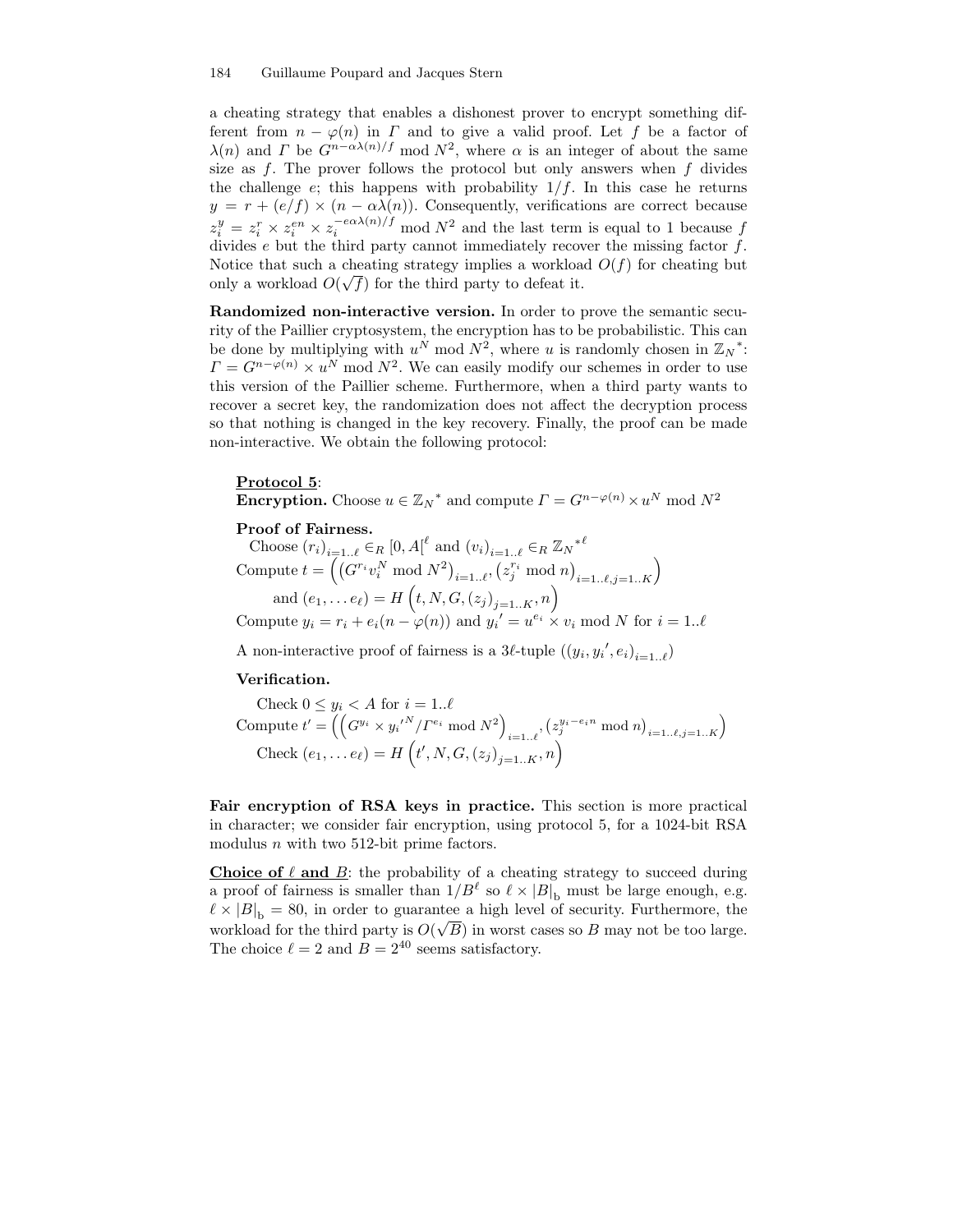Choice of A: this parameter must be smaller than  $n$  and much larger than  $(n - \varphi(n))\ell B$  in order to make proofs of knowledge for factoring secure. Since n has two prime factors of about the same size,  $n - \varphi(n) \approx \sqrt{n}$ . Consequently, A must satisfy  $512 + 1 + 40 \ll |A|_b < 1024$ ; we advise  $A = 2^{633}$ .

**Choice of K:** [23] analyzes the choice of K and shows, using heuristic arguments, that  $K = 3$  is a good choice. As was already observed, the communication complexity of protocol 5 does not depend of K. Consequently, the use of  $K = 80$ in order to reach a high level of provable security does not make proofs longer.

**Choice of** N: the Paillier modulus N must satisfies  $N > 2\sqrt{2}AB$  in order to make the key recovery process possible. With the previously advised values of parameters A and B, this means  $|N|_b > 675$ . Consequently, in order to guarantee the security of the Paillier cryptosystem,  $|N|_b = 1024$  seems to be a good choice.

**Choice of H**: the function H must be a collision-resistant cryptographic hash function; SHA-1 is a good candidate.

**Choice of**  $G$ : the base  $G$  must be an element of order multiple of  $N$  modulo  $N^2$ . It is very simple to find such an element.

**Choice of**  $z_i$ **s:** the  $z_i$ **s** must ideally be mutually randomly chosen in the interactive setting. In practice, they can be pseudo-randomly generated, using a hash function H', with a formula like  $z_j = H'(N, G, n, \Gamma, j) \text{ mod } n$ .

With those parameters, a complete fair encryption, including the RSA modulus n (1024 bits), the encryption  $\Gamma$  of  $n - \varphi(n)$  (2048 bits) and the previously described non-interactive proof (2612 bits) is about only 710 bytes long.

### 4 Application to Key Recovery systems

As an example of application of fair encryption, we now explain its use in designing very efficient key recovery systems. It must be clear that our aim is not to enter into the controversial debate on the notion of key recovery but to give an application of fair encryption. The general criticisms against such systems are still topical questions. Also, we believe that our notion will find other application, e.g. in the areas of electronic cash, voting schemes or lotteries.

We consider three kinds of participants: users which want to exchange encrypted messages, authorities which are seeking the guaranty that they will obtain the decryption of some messages in specific cases and key recovery agents able to decrypt ciphertexts when requested by the proper authority. Our key recovery systems are designed to be used very easily with any cryptosystem, without adding interaction with authorities, third parties or key recovery agents. The basic idea consists in appending to any ciphertext  $C$  a fair encryption  $\Gamma$  of the asymmetric secret key that enables the decryption of  $C$ .  $\Gamma$  is encrypted with the Paillier public key of a key recovery agent. The proof of fairness provides a way for anyone (including authorities, proxies, users, ...) to check the correctness of Γ without interaction with any kind of centralized authority and consequently to be convinced that the key recovery agent can actually decrypt C.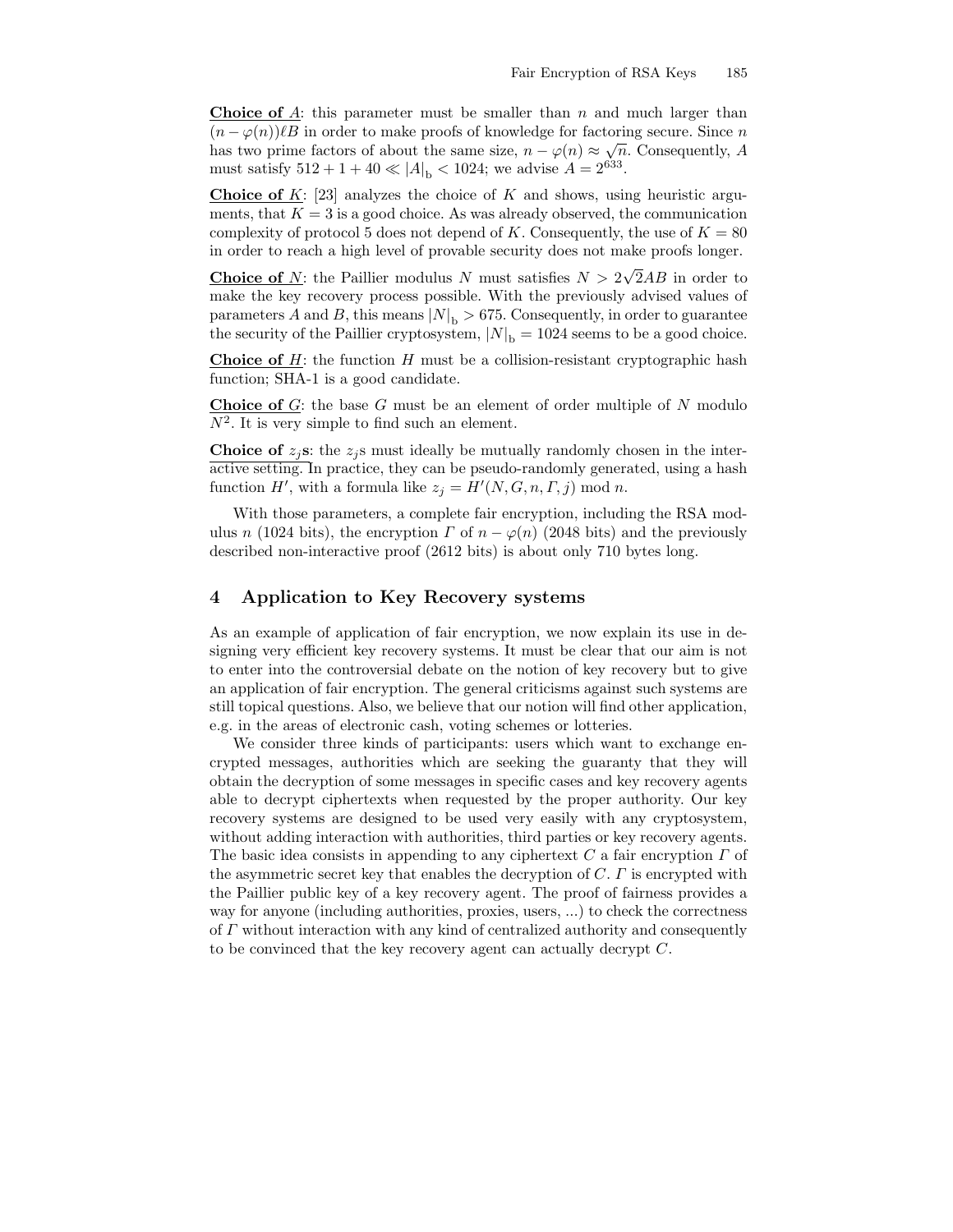#### 186 Guillaume Poupard and Jacques Stern

Using the Young and Yung setting [29], this leads to the design of autorecoverable auto-certifiable versions of all the cryptosystems based on discrete logarithm or on factoring. This includes all variants of RSA, the homomorphic schemes [17–19] and many other cryptosystems. But the shortness of our proofs, a few hundred bytes, enables more flexible mechanisms where recoverability verification is separated from the ability to certify public keys. It seems realistic to append short non-interactive proofs to any encrypted message; this leads to a very simple and efficient key recovery system which can be used in conjunction with any common cryptosystem.

We consider a new public key scenario in which each user publicizes is public key  $PK$ , a certificate for this key, i.e. a signature of an authority that guarantees the authenticity of  $PK$ , and a fair encryption of the secret key related to  $PK$ that may enable a key recovery agent to decrypt any ciphertext encrypted with PK. The proof of fairness can be checked by anybody, including people who want to send messages encrypted using  $PK$ . In the so-called fair public key scenario, the fair encryption of the secret key related to  $PK$  is added to any ciphertext encrypted with PK. Of course, this does not guarantees that it has really been encrypted with PK but the aim of key escrow schemes is only to avoid the use of regular public key infrastructure in dishonest ways; we cannot avoid simple countermeasure like over-encryption or steganography for example. The fair public key scenario can for example be used in a network where servers deliver encrypted messages to Alice only if a fair encryption of her secret key is added to ciphertexts.

Note on shadow public keys. Kilian and Leighton have shown in [16] than many key escrow schemes can be easily misused by dishonest users. The basic idea is to use non-escrowed keys that may be computed from regularly escrowed ones. As a first consequence, the secret keys must be jointly generated by users and authorities. Furthermore, in the more specific case of the system we propose, the proof of fairness should not be used as a subliminal channel to publicize a non-escrowed public key. For example, it is easy to fix a few bits, e.g. in the  $e_i$ , but we cannot see any way to increase the bandwidth of such a channel to transmit enough information.

Note on chosen ciphertext attacks. All the known cryptosystems based on a trapdoor discrete log [17–19] are only secure against chosen plaintext attacks but not against chosen ciphertext attacks. As an example, if it is possible to obtain the decryption of a ciphertext in the Okamoto-Uchiyama system, this immediately leads to a multiple of  $P$  and consequently to the factorization of  $N$ . So a "curious" authority can factor  $N$  just asking the recovery of a single key! As a consequence the recovery agent must not reveal recovered keys but only decrypted messages.

With the RSA escrowing scheme, the problem is more subtle because the key obtained by the recovery agent are not meaningless since they are the factorization of a large number. Anyway, an attacker could try to use it as an oracle able to factor a modulus  $n = pq$  if and only if  $x = p + q - 1 < P$ ; this binary information can be used to recover the exact value of P. A dichotomic algorithm can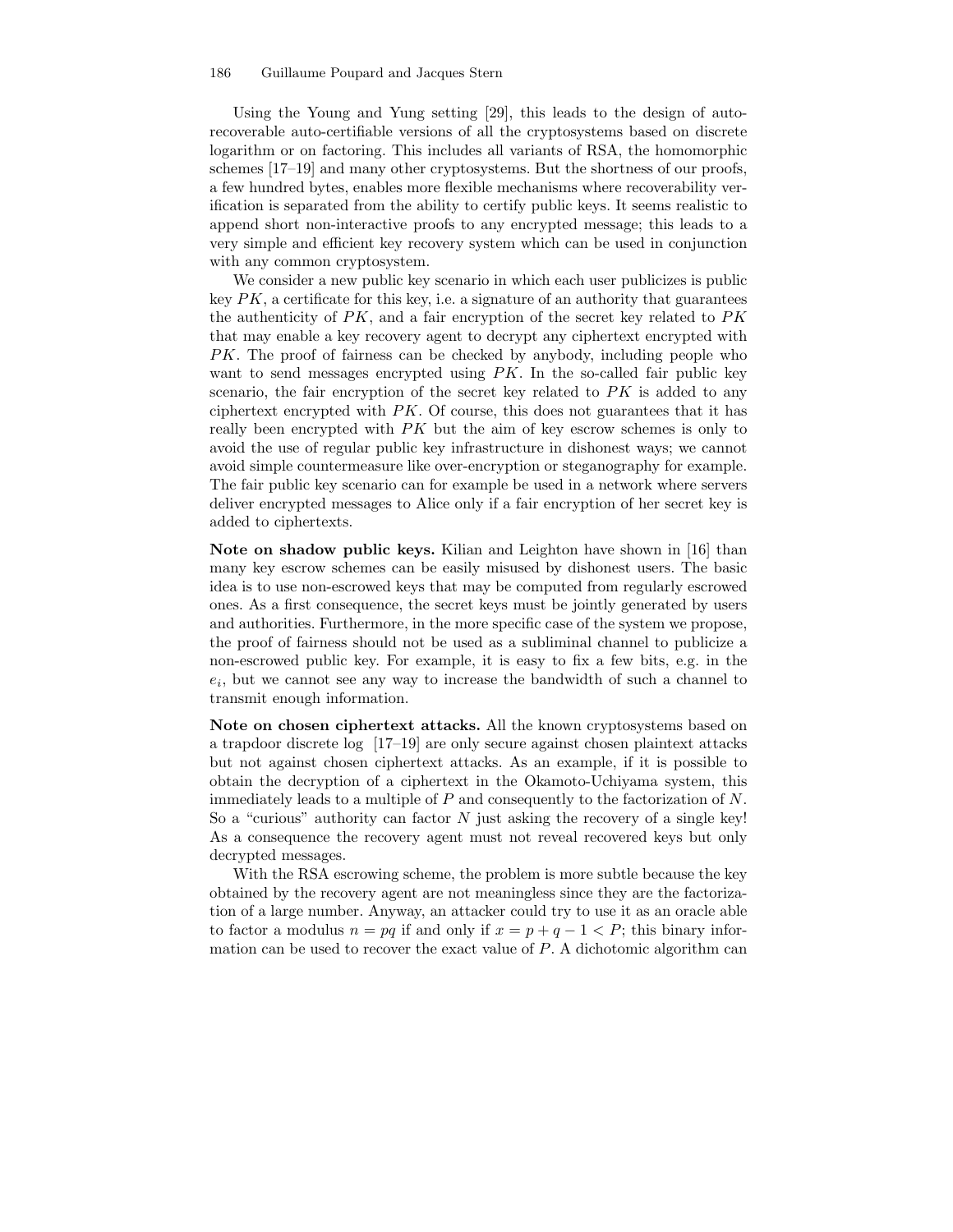easily bound P in such a way that after  $O(|P|_b)$  queries, the attacker recovers the factorization of N.

The Paillier scheme seems much more resistant to such attacks. Of course it is not secure against chosen ciphertext attacks since it is malleable. Furthermore, we cannot use a non-malleable version since we would no longer be able to make proofs. However, we do not know any attack able to recover a Paillier secret key by CCA; this is the main reason why we prefer to use this scheme and not the Okamoto-Uchiyama cryptosystem.

Note on threshold Paillier scheme. The other reason to use the Paillier scheme is that it is the only homomorphic cryptosystem related to be discrete log problem for which a threshold distributed version [11] is known. This may be of crucial importance for practical applications in order to reduce the trust in the recoverability agent.

# References

- 1. N. Asokan, V. Shoup, and M. Waidner. optimistic Fair Exchange of Digital Signatures. In Eurocrypt '98, LNCS 1403, pages 591–606. Springer-Verlag, 1998.
- 2. F. Bao. An Efficient Verifiable Encryption Scheme for Encryption of Discrete Logarithms. In CARDIS '98, 1998.
- 3. J. Benaloh. Verifiable Secret-Ballot Elections. PhD thesis, Yale University, 1987. Available from http://research.microsoft.com/∼benaloh.
- 4. D. Boneh and R. Venkatesan. Breaking RSA May Not Be Equivalent to Factoring. In Eurocrypt '98, LNCS 1403, pages 59–71. Springer-Verlag, 1998.
- 5. F. Boudot. Efficient Proofs that a Committed Number Lies in an Interval. In Eurocrypt 2000, LNCS 1807, pages ??–??. Springer-Verlag, 2000 (this volume).
- 6. J. Camenisch and M. Michels. A Group Signature Scheme with Improved Efficiency. In Asiacrypt '98, LNCS 1514. Springer-Verlag, 1998.
- 7. J. Camenisch and M. Michels. Proving in Zero-Knowledge That a Number Is the Product of Two Safe Primes. In Eurocrypt '99, LNCS 1592, pages 107–122. Springer-Verlag, 1999.
- 8. A. Chan, Y. Frankel, and Y. Tsiounis. Easy Come Easy Go Divisible Cash. In Eurocrypt '98, LNCS 1403, pages 561–575. Springer-Verlag, 1998. Available as GTE Tech report.
- 9. H. Cohen. A Course in Computational Algebraic Number Theory. Graduate Texts in Mathematics 138. Springer-Verlag, 1993.
- 10. A. Fiat and A. Shamir. How to Prove Yourself: Practical Solutions to Identification and Signature Problems. In Crypto '86, LNCS 263, pages 186–194. Springer-Verlag, 1987.
- 11. PA. Fouque, G. Poupard, and J. Stern. Sharing Decryption in the Context of Voting or Lotteries. In Financial Cryptography 2000, LNCS. Springer-Verlag, 2000.
- 12. E. Fujisaki and T. Okamoto. A Practical and Provably Secure Scheme for Publicly Verifiable Secret Sharing and Its Applications. In Eurocrypt '98, LNCS 1403, pages 32–46. Springer-Verlag, 1998.
- 13. M. Girault. Self-certified public keys. In Eurocrypt '91, LNCS 547, pages 490–497. Springer-Verlag, 1992.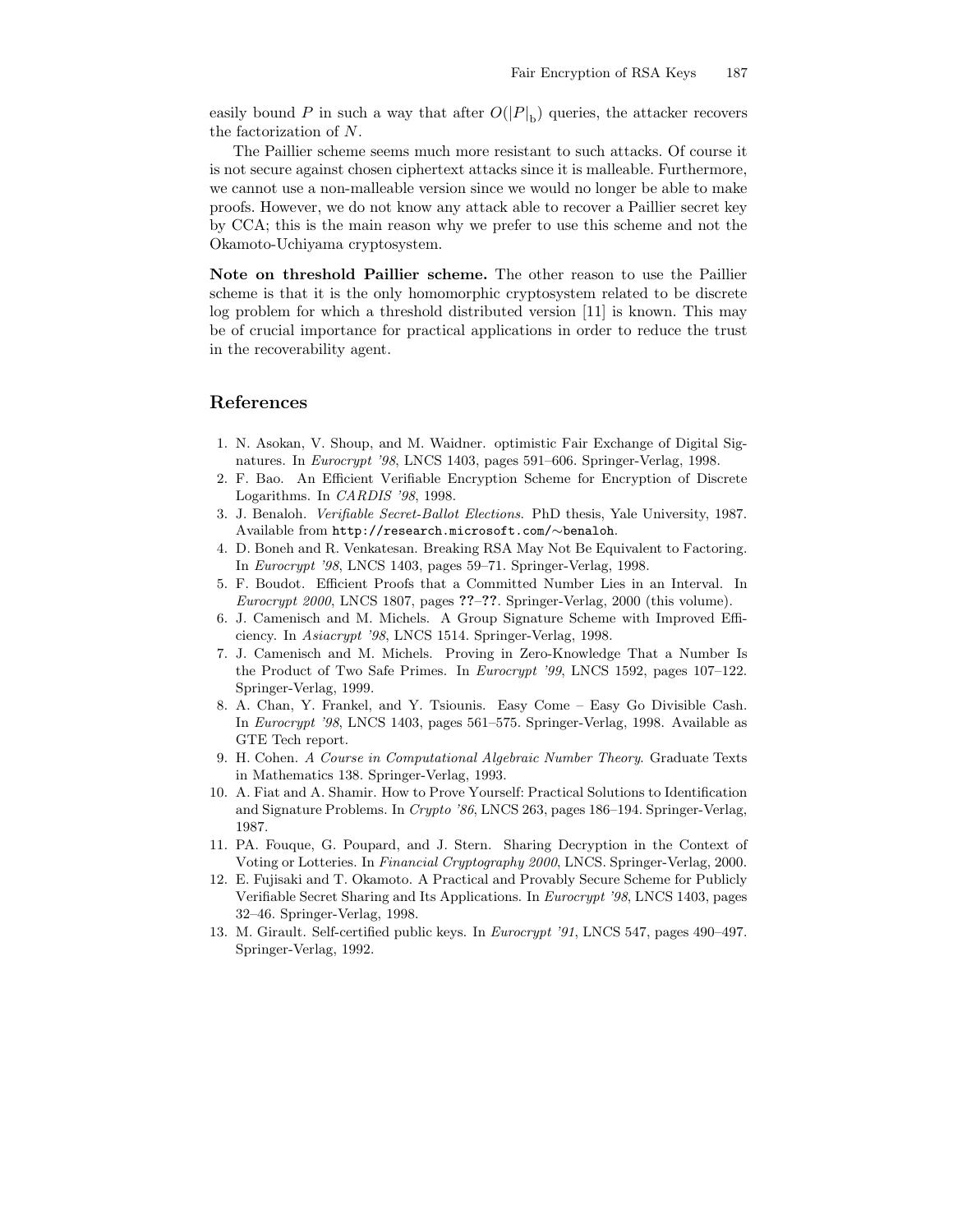- 188 Guillaume Poupard and Jacques Stern
- 14. M. Girault and J. Stern. On the Length of Cryptographic Hash-Values used in Identification Schemes. In Crypto '94, LNCS 839, pages 202–215. Springer-Verlag, 1994.
- 15. S. Goldwasser and S. Micali. Probabilistic encryption. Journal of Computer and System Sciences, 28, 1984.
- 16. J. Kilian and F.T. Leighton. Fair Cryptosystems Revisited. In Crypto '95, LNCS 963, pages 208–221. Springer-Verlag, 1995.
- 17. D. Naccache and J. Stern. A New Public Key Cryptosystem Based on Higher Residues. In Proc. of the 5th ACM-CCS, pages 59–66. ACM press, 1998.
- 18. T. Okamoto and S. Uchiyama. A New Public-Key Cryptosystem as Secure as Factoring. In Eurocrypt '98, LNCS 1403, pages 308–318. Springer-Verlag, 1998.
- 19. P. Paillier. Public-Key Cryptosystems Based on Composite Degree Residuosity Classes. In Eurocrypt '99, LNCS 1592, pages 223–238. Springer-Verlag, 1999.
- 20. D. Pointcheval and J. Stern. Security Proofs for Signature Schemes. In Eurocrypt '96, LNCS 1070, pages 387–398. Springer-Verlag, 1996.
- 21. J. M. Pollard. Monte Carlo Methods for Index Computation (mod p). Mathematics of Computation, 32(143):918–924, July 1978.
- 22. G. Poupard and J. Stern. Security Analysis of a Practical "on the fly" Authentication and Signature Generation. In Eurocrypt '98, LNCS 1403, pages 422–436. Springer-Verlag, 1998.
- 23. G. Poupard and J. Stern. Short Proofs of Knowledge for Factoring. In Proceedings of PKC2000, LNCS 1751, pages 147–166. Springer-Verlag, 2000.
- 24. C. P. Schnorr. Efficient Signature Generation by Smart Cards. Journal of Cryptology, 4(3):161–174, 1991.
- 25. B. Vallée. Gauss' Algorithm Revisited. Journal of Algorithms, 12:556–572, 1991.
- 26. P. C. van Oorschot and M. J. Wiener. On Diffie-Hellman Key Agreement with Short Exponents. In Eurocrypt '96, LNCS 1070, pages 332–343. Springer-Verlag, 1996.
- 27. E. Verheul. Certificates of Recoverability with Scaleable Recovery Agent Security. In Proceedings of PKC2000, LNCS 1751. Springer-Verlag, 2000.
- 28. E. Verheul and H. van Tilborg. Binding ElGamal: A Fraud-Detectable Alternative to Key-Escrow Proposals. In Eurocrypt '97, LNCS 1233, pages 119–133. Springer-Verlag, 1997.
- 29. A. Young and M. Yung. Auto-Recoverable Auto-Certifiable Cryptosystems. In Eurocrypt '98, LNCS 1403, pages 17–31. Springer-Verlag, 1998.
- 30. A. Young and M. Yung. RSA-based Auto-Recoverable Cryptosystems. In Proceedings of PKC2000, LNCS 1751. Springer-Verlag, 2000.

# A Security analysis of Diophantine commitment

In order to prove the exact security of Diophantine commitment, the approach of Feige, Fiat and Shamir is followed, first proving completeness, then soundness and, finally, the zero-knowledge property.

Theorem 3 (Completeness). The execution of the protocol between an honest prover who knows the secret value  $x \in [0, S]$  and a verifier is successful with probability higher than  $1 - \ell SB/A$ .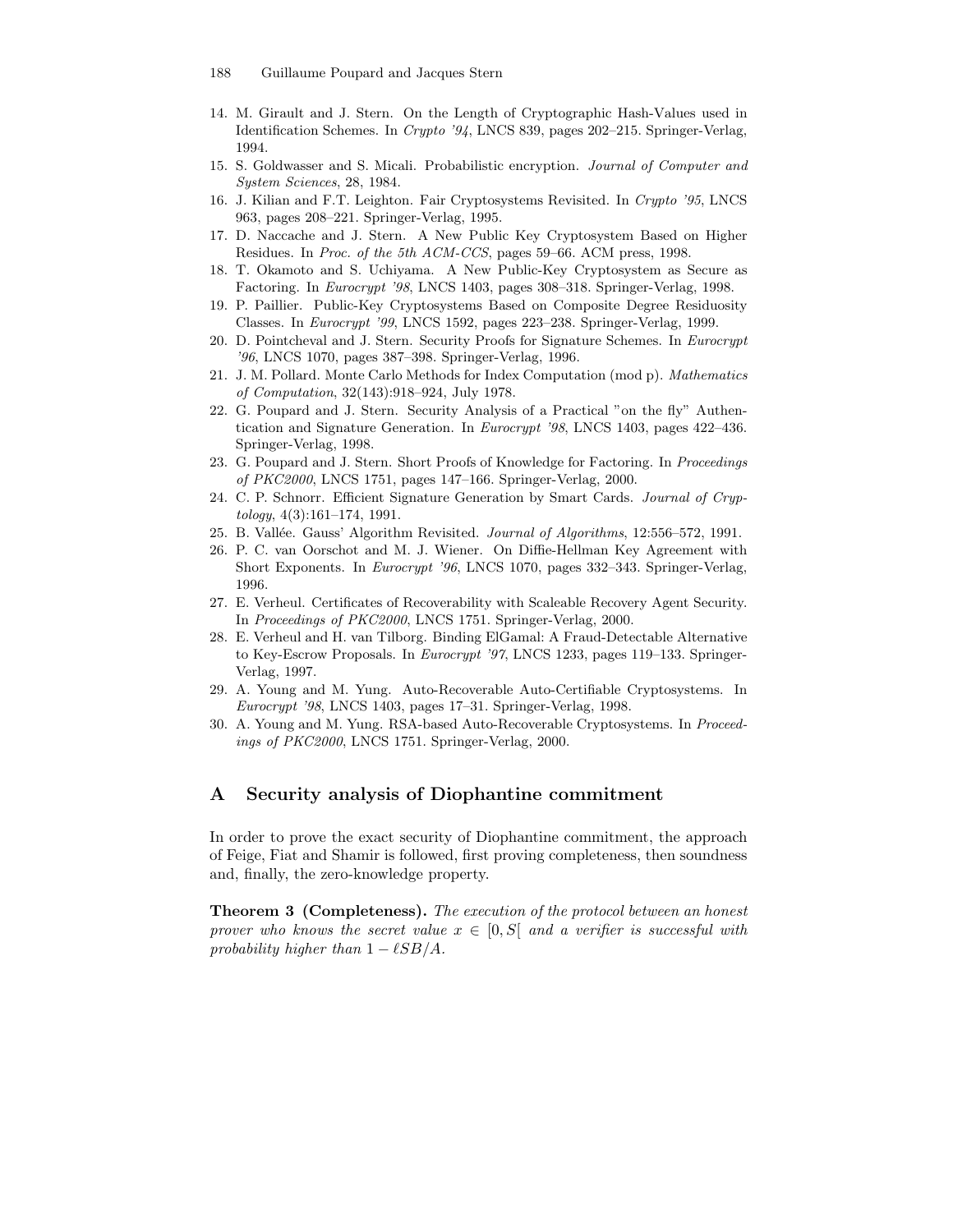**Proof:** If the prover knows a secret  $x \in [0, S]$  and follows the protocol, he fails only if  $y \geq A$  at some round of the proof. For any value  $x \in [0, S]$  the probability of failure of such an event taken over all possible choices of  $r$  is smaller than  $SB/A$ . Consequently the execution of the protocol is successful with probability  $\geq \left(1 - \frac{SB}{A}\right)^{\ell} \geq 1 - \frac{\ell SB}{A}$ . The contract of the contract of the contract of the contract of the contract of the contract of the contract<br>The contract of the contract of the contract of the contract of the contract of the contract of the contract o

**Theorem 4 (Soundness).** Assume that some adversary  $\tilde{P}$  is accepted with probability  $\varepsilon' = 1/B^{\ell} + \varepsilon$ ,  $\varepsilon > 0$ . Then there exists an algorithm which, with probability >  $\varepsilon^2/(6\varepsilon'^2)$ , outputs a pair  $(\sigma, \tau)$  with  $-A < \sigma < A$ ,  $0 < \tau < B$  and  $G^{\sigma} = \Gamma^{\tau}$  in G. The expected running time is  $\langle 2/\varepsilon \times \tau$ , where  $\tau$  is the average running time of an execution of the proof.

**Proof:** Assume that some adversary, modeled as a Turing machine  $\widetilde{P}(\omega)$  running on random tape  $\omega$ , is accepted with probability  $\varepsilon' = 1/B^{\ell} + \varepsilon$ . We write  $Succ(\omega, (e_1, ... e_\ell)) \in \{true, false\}$  the result (successful of not) of the identification of  $P(\omega)$  when the challenges  $e_1, \dots e_\ell$  are used.

We consider the following algorithm (largely inspired from [24]):

**Step 1.** Pick a random tape  $\omega$  and a tuple e of  $\ell$  integers  $e_1, \dots e_{\ell}$  in  $\{0, \dots B - 1\}$ until  $Succ(\omega, e)$ . Let u be the number of probes.

**Step 2.** Probe up to u random  $\ell$ -tuples  $e'$  different from e until  $Succ(\omega, e')$ . If after the  $u$  probes a successful  $e'$  is not found, the algorithm fails.

**Step 3.** Let j be one of the indices such that  $e_j \neq e_j'$ ; we note  $y_j$  and  $y_j'$ the related correct answers of  $\tilde{P}$ . If  $e_j > e_j'$  the algorithm outputs  $(\sigma, \tau)$  =  $(y_j - y_j', e_j - e_j')$ , otherwise it outputs  $(\sigma, \tau) = (y_j' - y_j, e_j' - e_j)$ .

If this algorithm does not fails, the prover is able to correctly answer two challenges  $e_j$  and  $e_j'$  for the same commitment  $t_j$  with the answers  $y_j$  and  $y_j'$ . This means that  $G^{y_j}/\Gamma^{e_j} = t_j = G^{y_j'}/\Gamma^{e_j'}$  so  $G^{\sigma} = \Gamma^{\tau}$ . Furthermore,  $|\sigma| < A$ and  $0 < \tau < B$  because integers  $y_i$  and  $y_i'$  are smaller than A and integers  $e_i$ and  $e_i'$  are different and smaller than B.

We now analyze the complexity of the algorithm. By assumption, the probability of success of  $\tilde{P}$  is  $\varepsilon'$  so the first step finds  $\omega$  and e with the same probability. The expected number E of repetitions is  $1/\varepsilon'$  and the number u of probes is equal to N with probability  $\varepsilon' \times (1 - \varepsilon')^{N-1}$ .

Let  $\Omega$  be the set of random tapes  $\omega$  such that  $\Pr_e \{ Succ(\omega, e) \} \ge \varepsilon' - \varepsilon/2 =$  $1/B^{\ell} + \varepsilon/2$ . The probability for the random tape  $\omega$  found in step 1 to be in  $\Omega$ conditioned by the knowledge that  $Succ(\omega, e) = true$  can be lower bounded:

$$
\Pr_{\omega,e} \{ \omega \in \Omega | Succ(\omega,e) \} = 1 - \Pr_{\omega,e} \{ \omega \notin \Omega | Succ(\omega,e) \} =
$$

$$
1 - \Pr_{\omega, e} \{ Succ(\omega, e) | \omega \notin \Omega \} \times \frac{\Pr_{\omega, e} \{ \omega \notin \Omega \}}{\Pr_{\omega, e} \{ Succ(\omega, e) \}} \ge 1 - \left( \frac{1}{B^{\ell}} + \frac{\varepsilon}{2} \right) \times 1/\varepsilon' = \frac{\varepsilon}{2 \times \varepsilon'}
$$

With probability  $>\varepsilon/(2\varepsilon')$ , the random tape  $\omega$  is in  $\Omega$  and in this case, by definition of the set  $\Omega$ , the probability for a tuple of challenges  $e' \neq e$  to lead